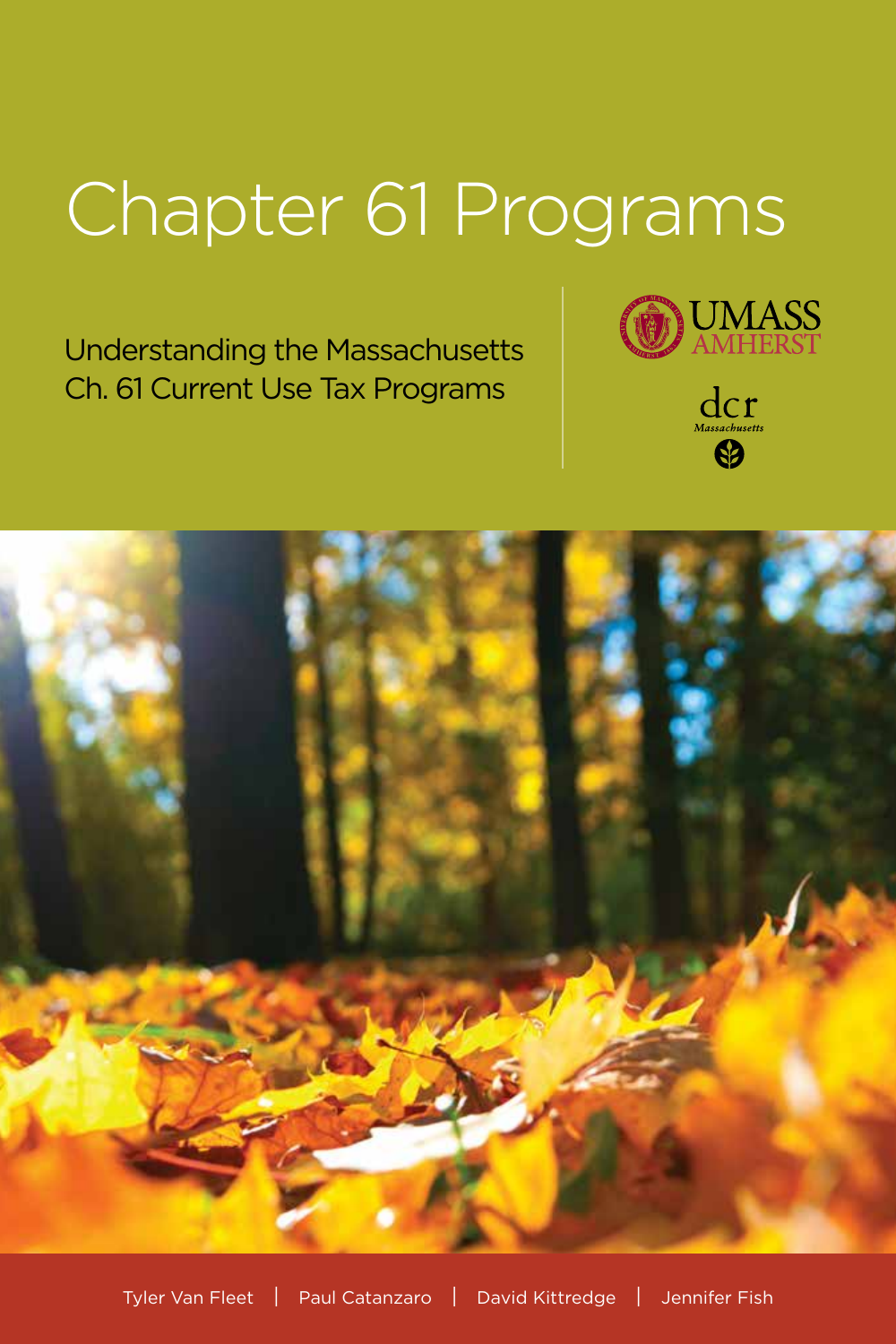*A conservationist is one who is humbly aware that with each stroke [of the axe] he is writing his signature on the face of the land.*

*-***ALDO LEOPOLD, A SAND COUNTY ALMANAC**



#### **CONTENTS**

 $\frac{1}{2}$ Purpose of the Chapter 61 Programs

2 Ch. 61–Forestry

6 Ch. 61A–Agriculture

 $10<sub>cm</sub>$  Ch. 61B-Open Space and Recreation

14 Comparing the Ch. 61 Programs

16 Comparison of Property Taxes

17 First Refusal Option

18 Frequently Asked Questions

20 Conservation-Based Estate Planning

 $\frac{21}{2}$ Next Steps and Additional Information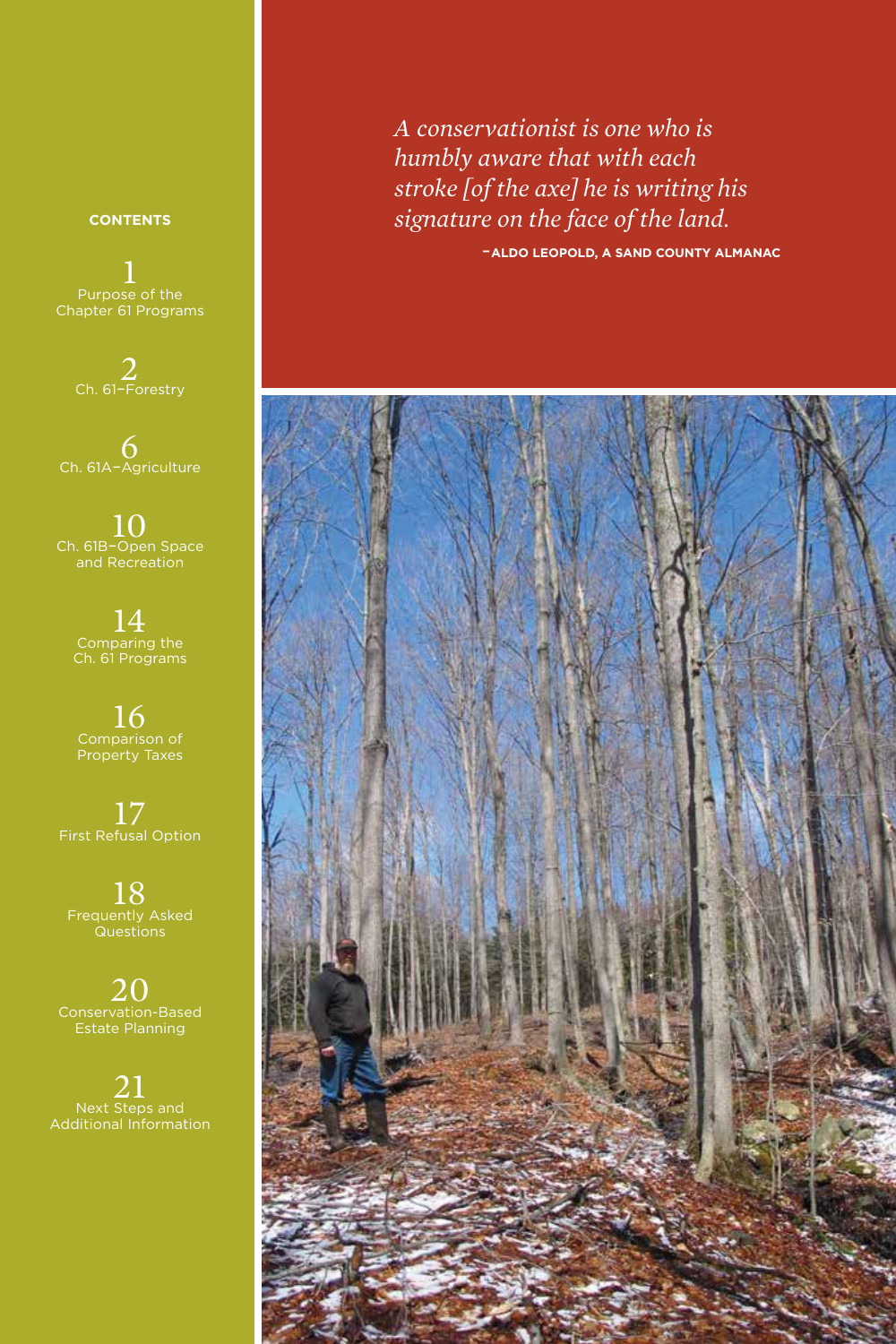## What is the purpose of the Chapter 61 programs?

Rising property values and taxes can make owning your land expensive. The Chapter 61 programs give Massachusetts landowners like you an opportunity to reduce your property taxes in exchange for providing important public benefits like clean water, wildlife habitat, rural character, wood products, food, and outdoor recreation.

Land that is not in a Chapter 61 program is assessed under Chapter 59 for its "highest and best use," which is considered to be its development value. When you choose to keep your land in Chapter 59, you may find yourself paying property taxes based on your land's development potential, even though your undeveloped land uses fewer town services, such as emergency services and schools, than developed land uses. Because undeveloped land provides valuable public benefits and requires fewer costly town services, the Chapter 61 programs offer a property tax break for landowners willing to commit to keeping some or all of their land undeveloped for a specified period of time.

The Chapter 61 programs can be helpful tools for keeping your land affordable and reaching your ownership goals. These programs can also help you as you plan for the long-term future of your land (see "Conservation-Based Estate Planning," p. 20, for more information).

As with any decision about your land, the key to success is for you to carefully consider your options. This information about the Chapter 61 programs is intended to help you make an informed decision that is right for you and your family.

#### **Three different Chapter 61 programs**

There are three different Chapter 61 programs:

- **■** Chapter 61–Forestry
- **■** Chapter 61A–Agriculture
- **■** Chapter 61B–Open Space and Recreation

All the programs aim to keep land undeveloped, and each program focuses on a different type of land use. You are allowed to change your enrollment from one Chapter 61 program to another without penalty, although to save time and effort, it is recommended that you choose the program that best fits your current and desired future land use, as well as your financial needs.

**" "** Chapter 61 programs offer a property tax break for landowners willing to commit to keeping some or all of their land undeveloped for a specified period of time.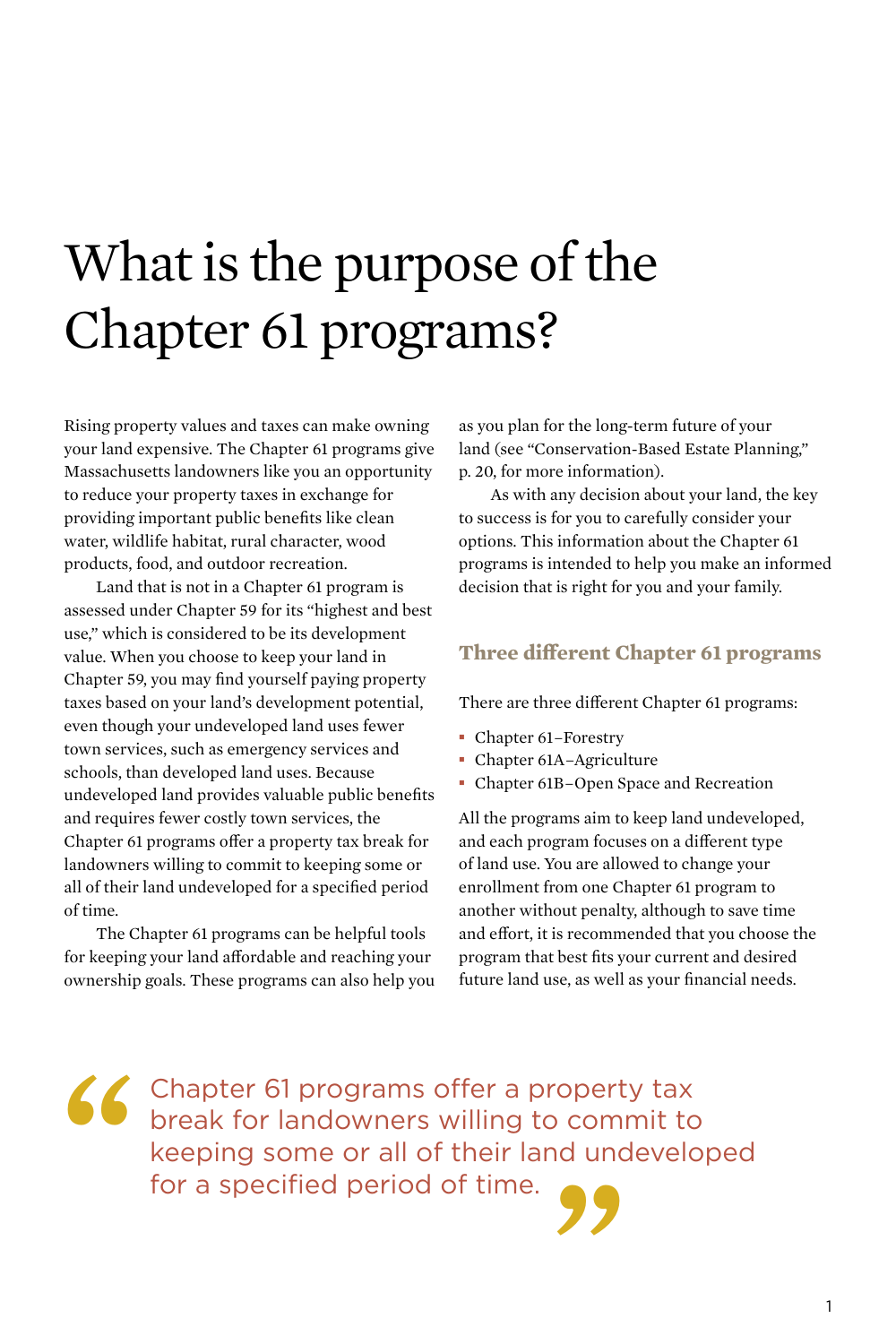# Chapter 61 FORESTRY

#### **Land use in Ch. 61**

**Chapter 61–Forestry (Ch. 61)** applies to land growing forest products, including wood, timber, Christmas trees, and other products produced by forest vegetation. Landowners receive a property tax reduction in exchange for a commitment to keep their land undeveloped and to manage it for forest products. Ch. 61 is a good fit for landowners interested in actively managing their forestland.

#### **Minimum acreage in Ch. 61**

The Ch. 61 program requires a minimum of 10 acres in active forest management. Some or all of a landowner's eligible land may be placed in the program. The landowner needs to exclude their residence, other structures, and any land used in connection with those buildings. The structures and excluded land continue to be taxed at the full assessment. Under current regulations, the minimum house lot size under the community's zoning is excluded if there is a house on the land.

The part(s) of the landowner's property that is excluded from enrollment in the program must be clearly shown on the property map of the forest management plan and described using metes and bounds. A registered survey is not required.

#### **Types of eligible land in Ch. 61**

In addition to meeting the minimum acreage requirement, land enrolled in the Ch. 61 program must be managed under a 10-year forest management plan approved by a state service forester. Some forestland that is not being managed for forest products may also be enrolled (no more than 50% of the total enrolled parcel). This "accessory land" may include uses such as forested wetlands, power lines, and open/shrub land managed for wildlife habitat, so long as such uses are deemed by the state service forester to be compatible with forest production. It may not include land occupied by a dwelling or regularly used for family living, such as buildings, lawn, garden, or septic fields.

#### **Forest management in Ch. 61**

In Ch. 61, forest management is *required* and must follow an approved 10-year forest management plan. The Massachusetts Department of Conservation and Recreation recommends that landowners hire a licensed private forester to develop the plan. A landowner may develop his or her own plan, provided it meets all applicable standards for 10-year forest management plans. The forest management plan is reviewed and approved by a state service forester.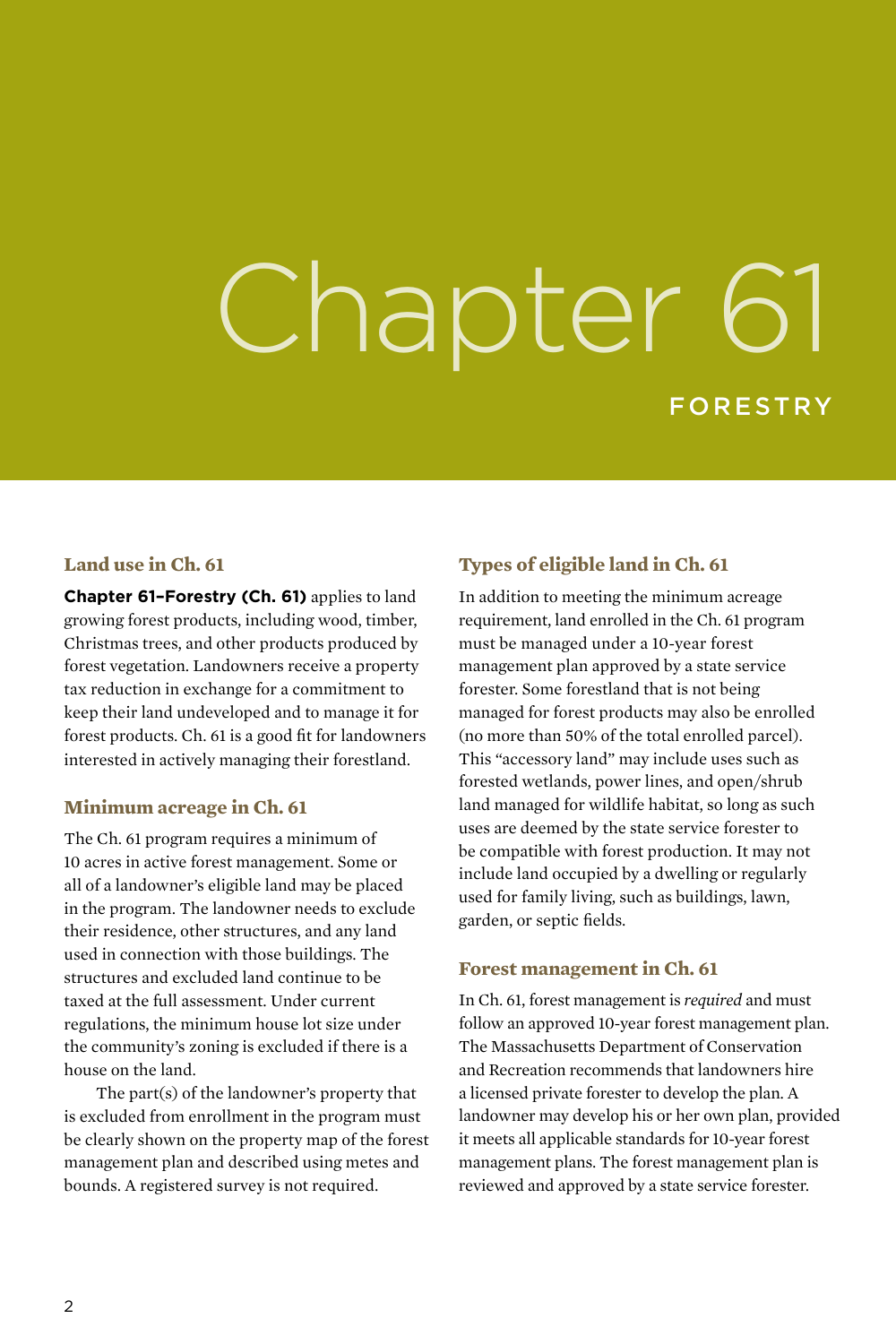# Chapter 61 is a good fit for landowners interested in actively managing their  $\bigcirc$ **"**



There are no minimum management requirements set by the state service forester as long as some active management consistent with the program is being conducted. Instead, the type, size, and timing of management activities are decisions that should be made in consultation with your private forester.

#### **Tax reduction for Ch. 61 land**

Rather than being assessed for its development value, land enrolled in Ch. 61 is assessed for its forestry use. Forestland assessment values are set annually by the Farmland Valuation Advisory Commission, a state-appointed commission, and are based on the estimated market value of the forest products the land is capable of producing. To see an example of how taxes are calculated under Ch. 61, see Example 1, p. 5. To use the online Ch. 61/61A Forestland Calculator to calculate your taxes under Ch. 61, visit *www.masswoods.org.*

For a comparison of tax reductions across all Ch. 61 programs, see Table 2, p. 16.

#### **Administration of Ch. 61**

The Massachusetts Department of Conservation and Recreation (DCR) Service Forestry Program administers the Ch. 61 program in cooperation with the local assessor's offices. To contact your local state service forester or download an application, visit *www.masswoods.org*. Applications can also be found in your local assessor's office.

#### **Ch. 61 costs**

When landowners choose to enroll their land in a Ch. 61 program, they are responsible for the cost of preparing a 10-year forest management plan and for the registry recording fees for lien or release forms. State and federal grant funding, or cost-share monies, may be available to assist landowners with the cost of developing their 10-year forest management plan. For more information about landowner cost-share programs, visit *www.masswoods.org.*

#### **Withdrawal penalties in Ch. 61**

When a landowner enrolls in the Ch. 61 program, a lien is attached to the landowner's property to ensure that undeveloped land will continue to provide public benefits. This lien stays with the property when sold or transferred to another landowner. No penalties apply as long as the land remains enrolled or eligible for enrollment in one of the three Ch. 61 programs.

However, if the enrolled land is sold for or converted to a nonchapter use *within 10 years from the date it is acquired* or the earliest date of the uninterrupted use in forest management, then the landowner is responsible for *either* rollback taxes or conveyance taxes, whichever is greater. These penalties apply only to the portion of the land that is changed to a nonchapter use. However, when the classified land is being sold or converted to a residence for the owner; the owner's spouse, parent, grandparent, child, grandchild, brother or sister, or the surviving spouse of those relatives; or an employee working full-time in the use and care of the property for its classified use, no penalty tax is assessed.

Below is an explanation of the rollback and conveyance taxes. These penalties can be confusing. If you are uncertain about how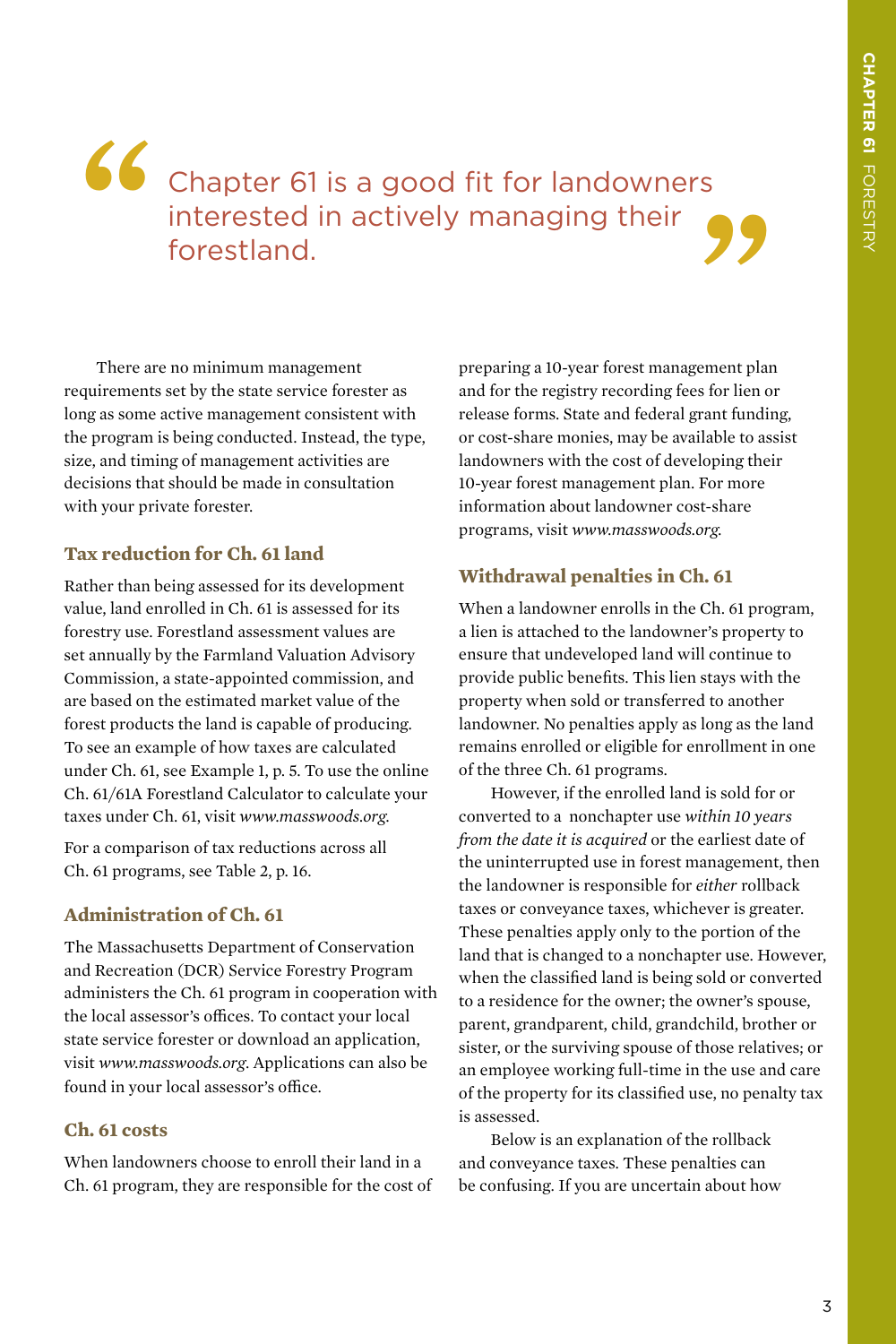withdrawal penalties apply to your situation, contact your local assessor's office or state service forester. To find the state service forester working in your town, visit *www.masswoods.org.*

#### **ROLLBACK TAXES**

The rollback tax is identical for Ch. 61 and Ch. 61B. The rollback tax is assessed if the land use changes while enrolled in Ch. 61 or within 5 years of withdrawal from the Ch. 61 program. Rollback taxes are the difference between what the property tax would have been at the full assessment, Ch. 59 taxes, and the tax paid under Ch. 61, plus 5% simple interest per year. The rollback tax is calculated for each year the landowner has been enrolled in the program, up to 5 years. After more than 5 years of enrollment, the rollback tax is calculated only for the 5 most recent years of enrollment.

#### **CONVEYANCE TAXES**

The conveyance tax is calculated the same way for Ch. 61 and Ch. 61A. The conveyance tax is designed to levy a more severe financial penalty if the land is sold for or converted to a nonchapter use within the early years of Ch. 61 enrollment. The intent of the conveyance tax is to discourage landowners from enrolling their land in the Ch. 61 program to save taxes before developing the land. If the land is sold for or converted to a nonchapter use

within 10 years from the beginning of the fiscal year when it was first acquired, this tax is due if it is greater than what the total rollback tax penalty would be. For Ch. 61, the conveyance tax is 10% of the total price of the property if the land is sold or converted within the first year of ownership (or uninterrupted use in forestry by the current owner), 9% if sold within the second year, and so on with the rate declining each year by 1% until it hits zero.

After the first 10 years of enrollment, the conveyance tax no longer applies. The conveyance tax can also be avoided if the land is purchased by a new owner who states on a notarized affidavit their intention to keep the land in a use covered by any Ch. 61 program for at least 5 years after the purchase. If the land is not continued in the use stated in the affidavit for at least 5 consecutive years, then the conveyance tax becomes due and payable by the new owner.

Some transfers are exempt from the conveyance tax, including transfers between husband and wife and parent and child when no consideration is paid for the property. Before making a transfer, the owner should determine whether it would trigger the conveyance tax. Note also that a conveyance tax does not apply to a seller who owned forestland classified under Ch. 61 in or before the fiscal year 2008.

#### KEY DATE TIMELINE: **Chapter 61-Forestry**

#### DEADLINE: June 30 DEADLINE: September 15 DEADLINE: September 30 January 1 Landowner applies to state service forester for approval of 10-year forest management plan. Ch. 61 classification and 10-year forest management plan take effect. Landowner submits written Ch. 61 application with approved 10-year forest management plan and application certificate to local assessor's office for enrollment starting the next fiscal year. State service forester reviews and approves landowner's 10-year forest management plan and provides an application certificate.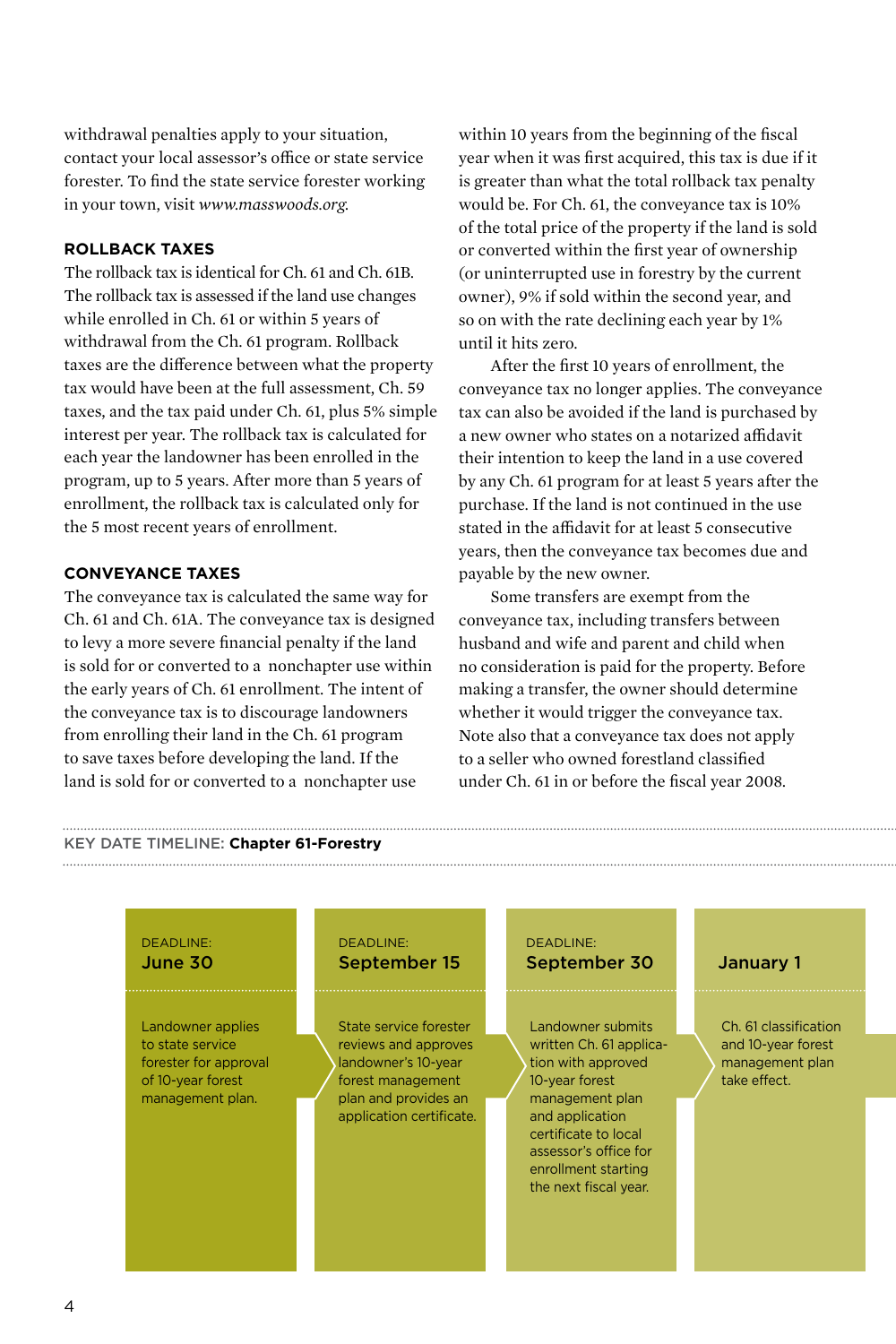#### **First refusal option in Ch. 61**

All Ch. 61 programs give the town a first refusal option (sometimes referred to as the right of first refusal) that is triggered if the land use is converted to a nonchapter use (e.g., residential, commercial, or industrial) while enrolled in the program or within one year of withdrawal from the program. Some exceptions apply. See "First Refusal Option," p. 17, for more information.

**EXAMPLE 1:** Property Tax Calculation under Ch. 61 Based on FY 17 Rates



**EXAMPLE** The example below is for 40 acres of land with average productivity, located east of the Connecticut River in Sterling, Massachusetts, giving per-acre current use valuation of \$62. The town tax rate is \$17.54.

- **STEP 1** 40 enrolled acres  $\times$  \$62.00 = \$2.480.00
- **STEP 2**  $$2,480.00 \div 1000 = 2.48$
- **STEP 3**  $2.48 \times 17.54^* = $43.50$  is the estimated tax bill under Chapter 61

\*This is based on Sterling's commercial tax rate of \$17.54 per \$1000 valuation.

July 1

Ch. 61 taxation begins at the start of the fiscal year.

### October 1–

First tax bill to reflect Ch. 61 tax reduction. Tax billing date depends on the community (e.g., quarterly or semi-annual billing).

#### December 31 Over the next 10 years +

Landowner implements approved 10-year forest management plan.

DEADLINE: June 30 Landowner applies to state service forester for approval of next 10-year forest management plan.

#### DEADLINE: October 1

Landowner renews Ch. 61 enrollment by submitting new written application with approved, new 10-year forest management plan and application certificate to local assessor's office. Once enrolled in the program, landowner is obligated to renew unless he/she decides to withdraw from the program.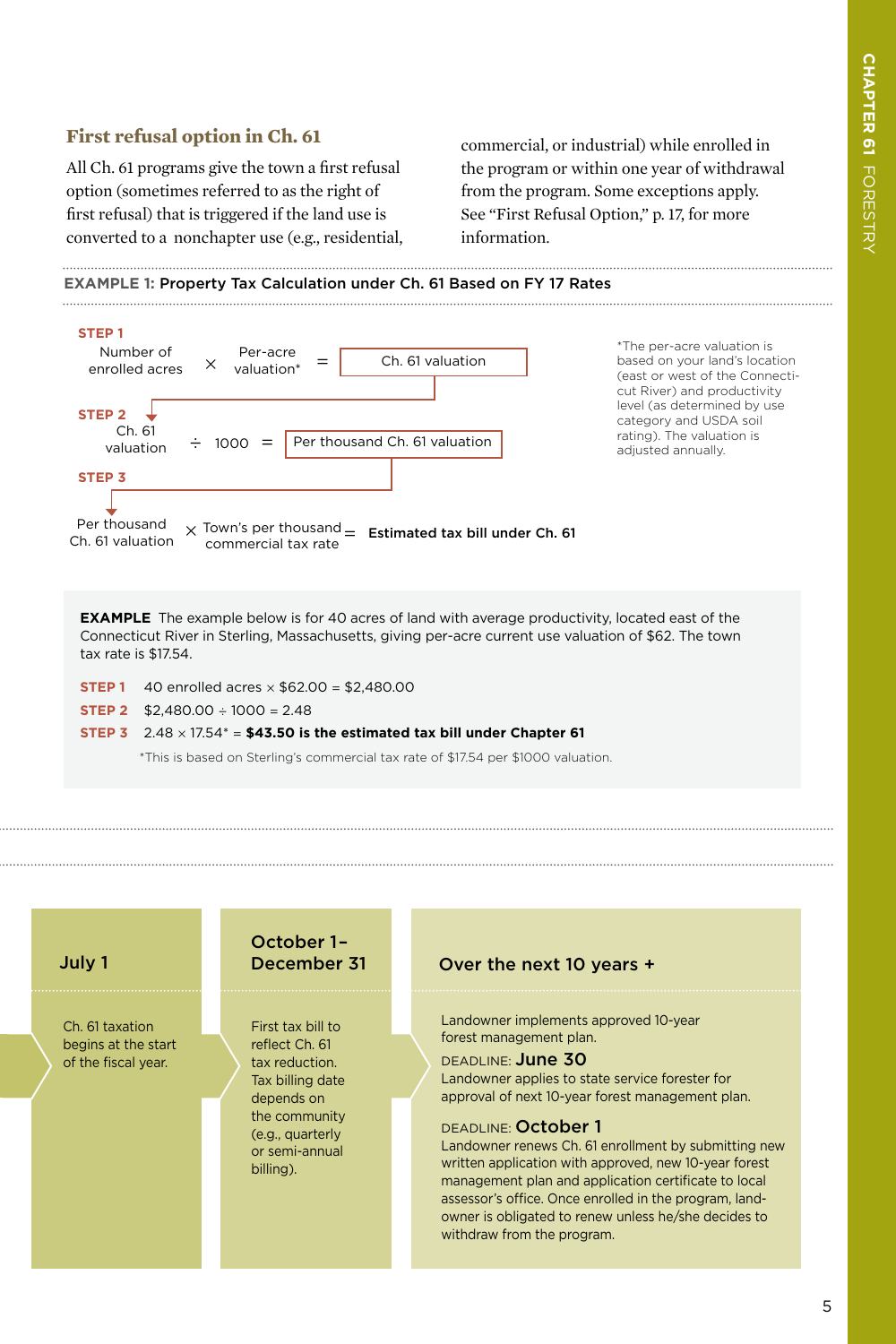# Chapter 61A **AGRICULTURE**

#### **Land use in Ch. 61A**

**Chapter 61A (Ch. 61A)** is for land growing agricultural or horticultural products, including fruits, vegetables, ornamental shrubs, timber, animals, and maple syrup. Ch. 61A is a good fit for landowners engaged in agriculture on their land.

#### **Minimum acreage in Ch. 61A**

The Ch. 61A program requires a minimum of 5 acres that has been in agricultural use for at least 2 years before applying. Some or all of a landowner's eligible land may be placed in the program. The landowner needs to exclude their residence, other structures, and any land occupied by a dwelling or regularly used for family living. The structures and excluded land continue to be taxed at the full assessment. Land under farm buildings, such as barns and farm sheds, is considered land in agricultural use.

Forest products are considered a type of agricultural product, so a landowner may enroll managed forestland in Ch. 61A. A 10-year forest management plan is required for this productive forestland.

An equal amount of contiguous, nonproductive land may also qualify for enrollment in the program as "accessory land." In other words, enrolled land may contain up to 50% nonagricultural

land that is not in residential, industrial, or commercial use. Accessory land may include unmanaged, or "nonproductive," forestland, which does not require a 10-year forest management plan. However, if the landowner decides to implement forest management, their forestland is automatically considered "productive" and an approved 10-year forest management plan must guide the management.

#### **Types of eligible land in Ch. 61A**

In addition to meeting the minimum acreage requirement, the landowner must demonstrate annual agricultural product sales of at least \$500 for the first 5 acres and \$5 for every additional productive agricultural acre or \$0.50 for every additional productive forestland acre. Given the longer growth time for forest products, these sales requirements are considered satisfied as long as the enrolled forestland is managed according to an approved 10-year forest management plan.

#### **Forest management in Ch. 61A**

In Ch. 61A, all enrolled productive forestland must follow an approved 10-year forest management plan. The Massachusetts Department of Conservation and Recreation recommends that landowners hire a licensed private forester to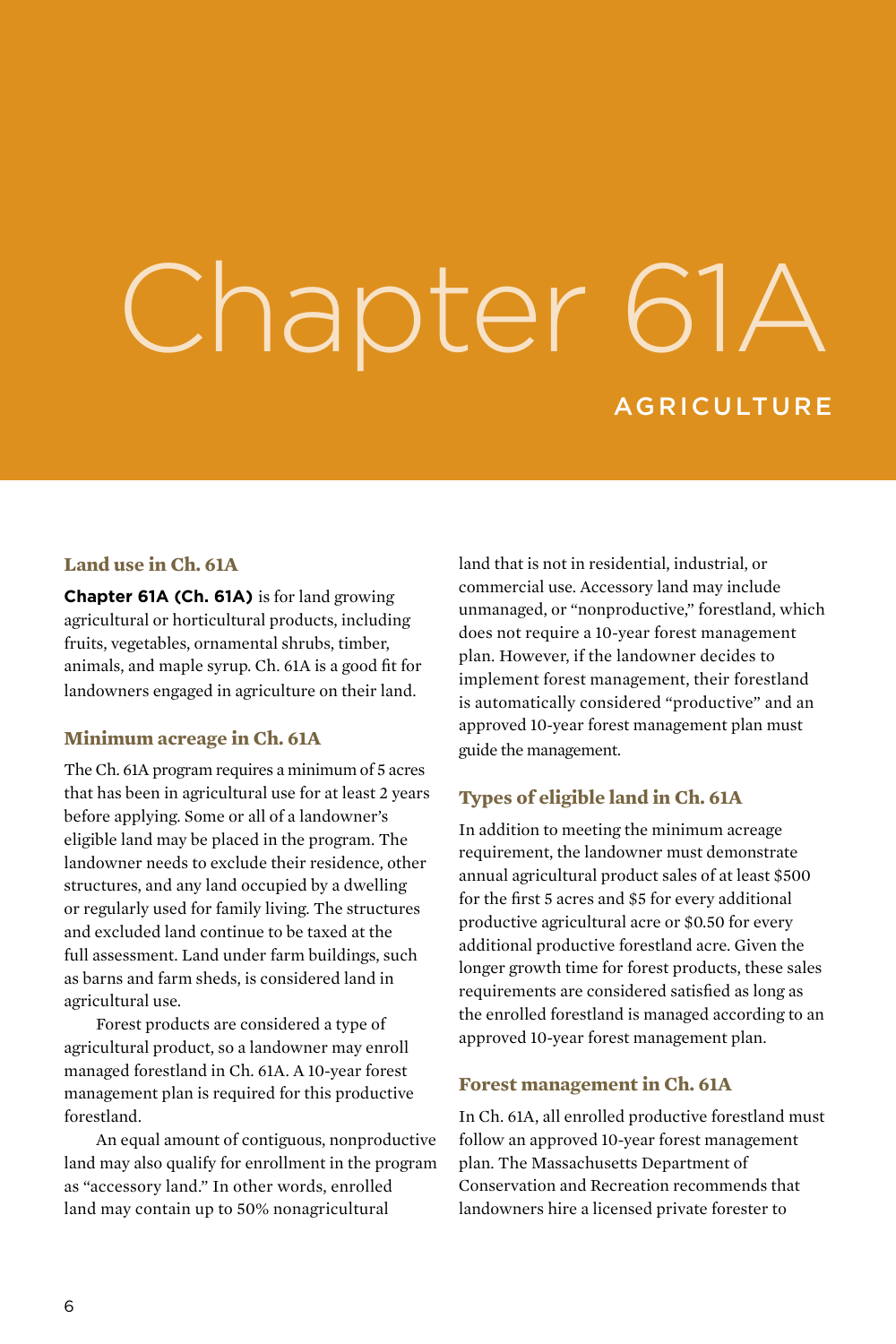develop the plan. A landowner may develop his or her own plan, provided it meets all applicable standards for 10-year forest management plans. The forest management plan is reviewed and approved by a state service forester.

There are no minimum management requirements set by the state service forester as long as some active management consistent with the program is being conducted. Instead, the type, size, and timing of management activities are decisions that should be made in consultation with your private forester.

In addition, if a landowner decides to implement forest management on land previously classified as nonproductive accessory land, then the land is automatically considered productive forestland and an approved 10-year forest management plan must guide the management.

#### **Tax reduction for Ch. 61A land**

Rather than being assessed at its development value, land enrolled in Ch. 61A is assessed for its agricultural use. Agricultural assessment values are set annually by the Farmland Valuation Advisory Commission, a state-appointed commission, and are based on the estimated market value of agricultural products the land is capable of producing. Productive forestland enrolled under the Ch. 61A program will have the *same* property taxes as forestland enrolled under the Ch. 61 program. To see an example of how taxes are calculated under Ch. 61A, see Example 2, p. 9. To use the online Ch. 61/61A Forestland Calculator to calculate your taxes under Ch. 61A, visit *www.masswoods.org.*

For a comparison of tax reductions across all Ch. 61 programs, see Table 2, p. 16.

#### **Administration of Ch. 61A**

Each community's board of assessors administers the Ch. 61A program. Find the application at your local assessor's office and at w*ww.masswoods.org*.

#### **Ch. 61A costs**

When landowners choose to enroll their land in a Ch. 61A program, they are responsible for the

registry recording fees for lien or release forms. If landowners are managing forestland under Ch. 61A, then they are also responsible for the cost of preparing a 10-year forest management plan. State and federal grant funding, or cost-share monies, may be available to assist landowners with the cost of developing their 10-year forest management plan. For more information about cost-share programs, visit *www.masswoods.net*

#### **Withdrawal penalties in Ch. 61A**

When a landowner enrolls in the Ch. 61A program, a lien is attached to the landowner's property to ensure that undeveloped land will continue to provide public benefits. This lien stays with the property when sold or transferred to another landowner. No penalties apply as long as the land remains enrolled or eligible for enrollment in one of the three Chapter 61 programs.

However, if the enrolled land is sold for or converted to a nonchapter use within 10 years from the date it is acquired or the earliest date of the uninterrupted use in agriculture, then the landowner is responsible for either rollback taxes or conveyance taxes, whichever is greater. These penalties apply only to the portion of the land that is changed to a nonchapter use. However, when the classified land is being sold or converted to a residence for the owner; the owner's spouse, parent, grandparent, child, grandchild, brother or sister, or the surviving spouse of those relatives; or an employee working full-time in the use and care of the property for its classified use, no penalty tax is assessed.

Below is an explanation of the rollback and conveyance taxes. These penalties can be confusing. If you are uncertain about how withdrawal penalties apply to your situation, contact your local assessor's office or state service forester.

**" "** Ch. 61A is a good fit for landowners engaged in agriculture on their land.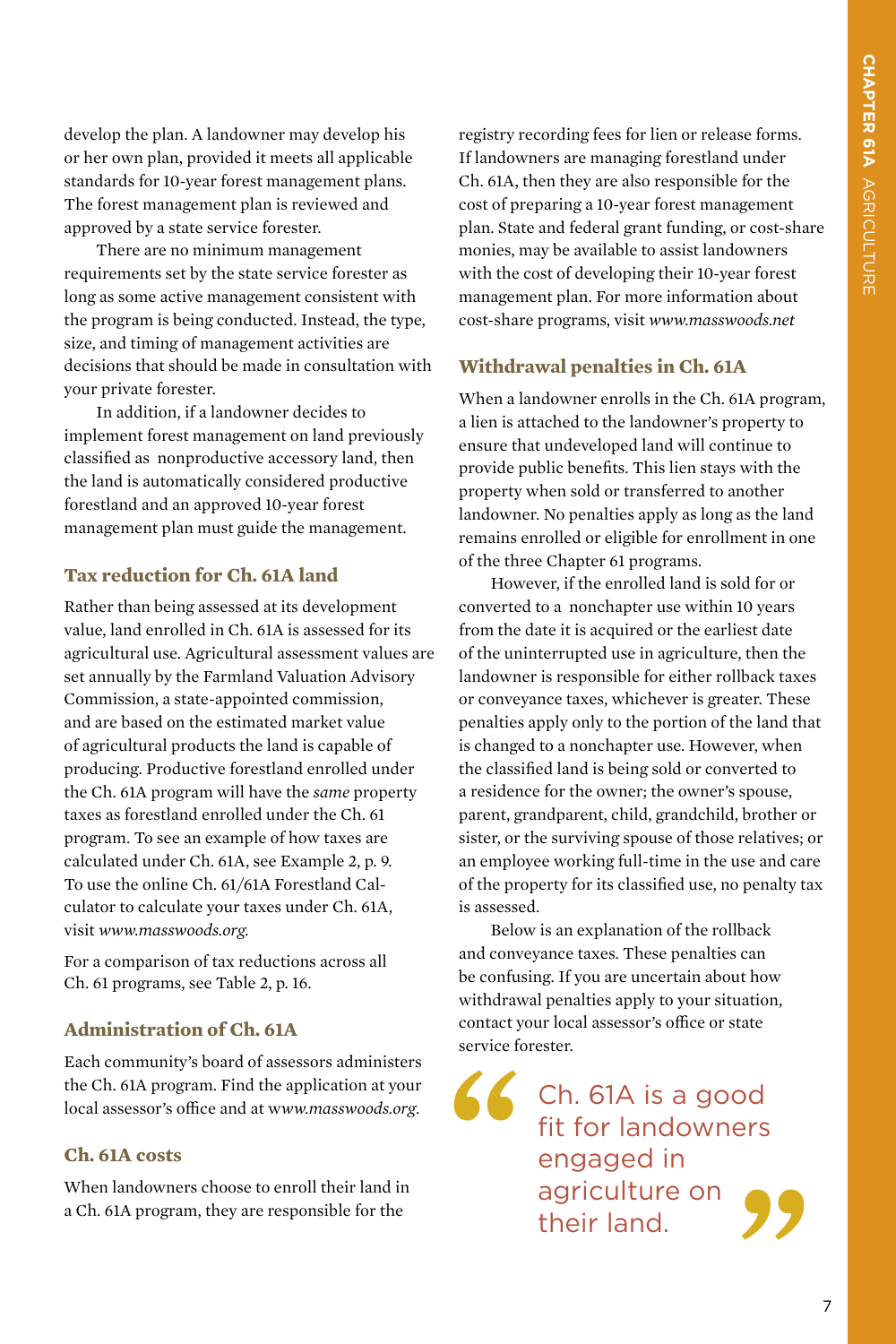#### **ROLLBACK TAXES**

The rollback tax is calculated the same way for Ch. 61, Ch. 61A, and Ch. 61B, except under Ch. 61A there is a difference in who has to pay interest. The rollback tax is assessed if the land use changes while enrolled in Ch. 61A or within 5 years of withdrawal from the Ch. 61A program. Rollback taxes are the difference between what the property tax would have been at the full assessment, known as Ch. 59 taxes, and the tax paid under Ch. 61A, plus 5% simple interest per year. **However, landowners who enrolled in Ch. 61A before July 1, 2006, do not pay interest on the rollback tax.** The rollback tax is calculated for each year the landowner has been enrolled in the program, up to 5 years. After more than 5 years of enrollment, the rollback tax is calculated only for the 5 most recent years of enrollment.

If the landowner withdraws from the program, the rollback tax is still assessed if the land use changes to a nonchapter use within 5 years of withdrawal. In such cases, the rollback tax is due for each year within this 5-year look-back period for which Ch. 61A reduced taxes were paid.

There are no rollback tax penalties for withdrawing a property from Ch. 61A if the landowner keeps the land in a use eligible for any one of the Ch. 61 programs for a period of 5 years after it is withdrawn from the program.

#### **CONVEYANCE TAXES**

The conveyance tax is calculated the same way for Ch. 61A and Ch. 61. The conveyance tax is designed to levy a more severe financial penalty if the land is sold for or converted to another use within the early years of Ch. 61A enrollment. The intent of the conveyance tax is to discourage landowners from enrolling their land in the Ch. 61A program to save taxes before developing the land. If the land is sold for or converted to a nonchapter use within 10 years from the beginning of the fiscal year when it was first acquired, this tax is due if it is greater than what the total rollback tax penalty would be. For Ch. 61A, the conveyance tax is 10% of the total price of the property if the land is sold or converted within the first year of ownership (or uninterrupted use in agriculture by the current owner), 9% if sold within the second year, and so



on with the rate declining each year by 1% until it hits zero.

After the first 10 years of enrollment, the conveyance tax no longer applies. The conveyance tax can also be avoided if the land is purchased by a new owner who states on a notarized affidavit his/her intention to keep the land in a use covered by any Chapter 61 program for at least 5 years after the purchase. If the land is not continued in the use stated in the affidavit for at least 5 consecutive years, then the conveyance tax becomes due and payable by the new owner.

Some transfers are exempt from the conveyance tax, including transfers between husband and wife and parent and child when no consideration is paid for the property. Before making a transfer, the owner should determine whether it would trigger the conveyance tax.

#### **First refusal option in Ch. 61A**

All Ch. 61 programs give the town a first refusal option (sometimes referred to as the right of first refusal) that is triggered if the land use is converted to a nonchapter use (e.g., residential, commercial, or industrial) while enrolled in the program or within one year of withdrawal from the program. Some exceptions apply. See "First Refusal Option," p. 17, for more information.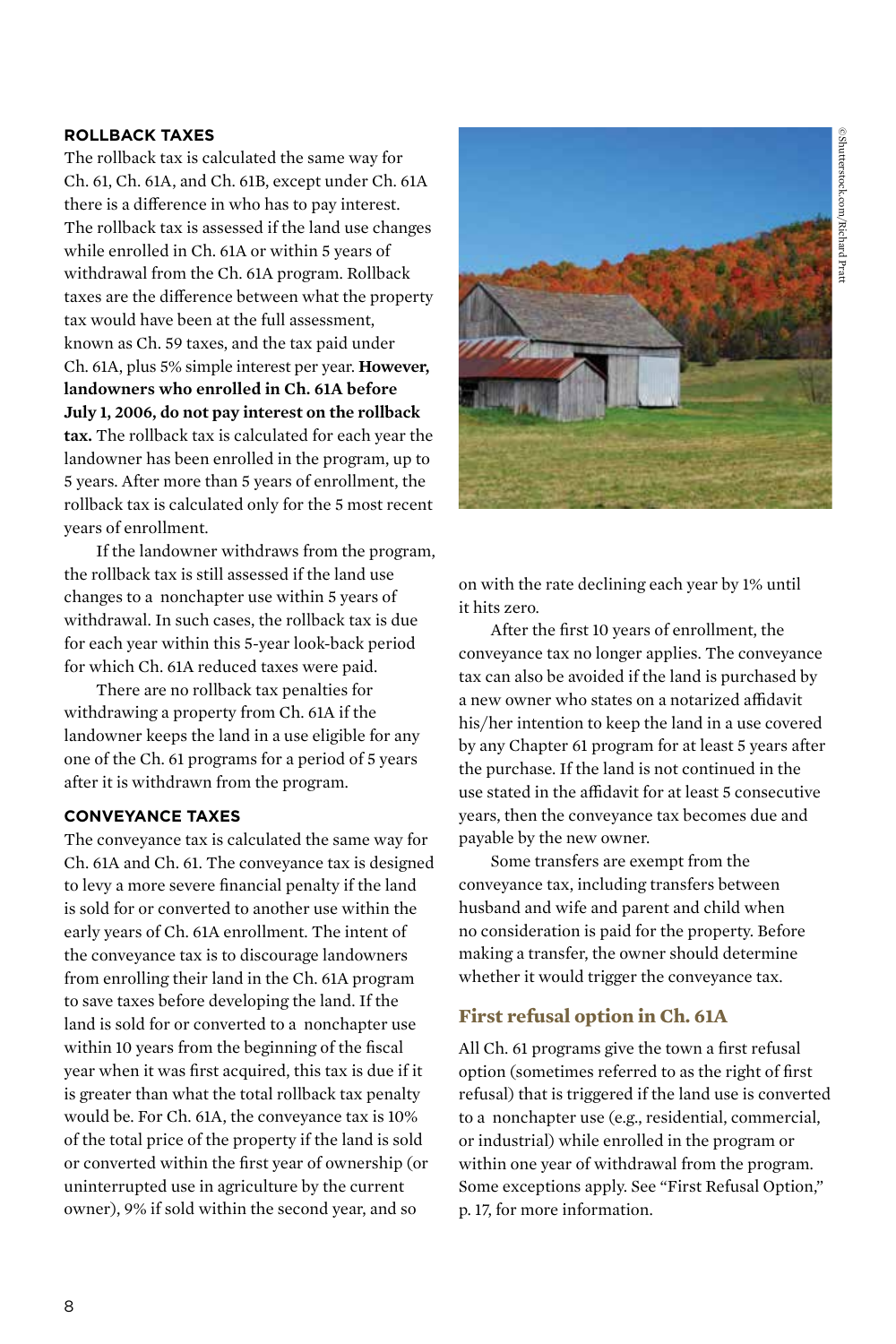

#### DEADLINE: October 1

Landowner renews Ch. 61A enrollment by submitting written application to the local assessor's office.

#### \* See your local assessor for important dates regarding deadlines for your 10-year forest management plan.

actual tax bills are mailed in the fiscal year to file the application.)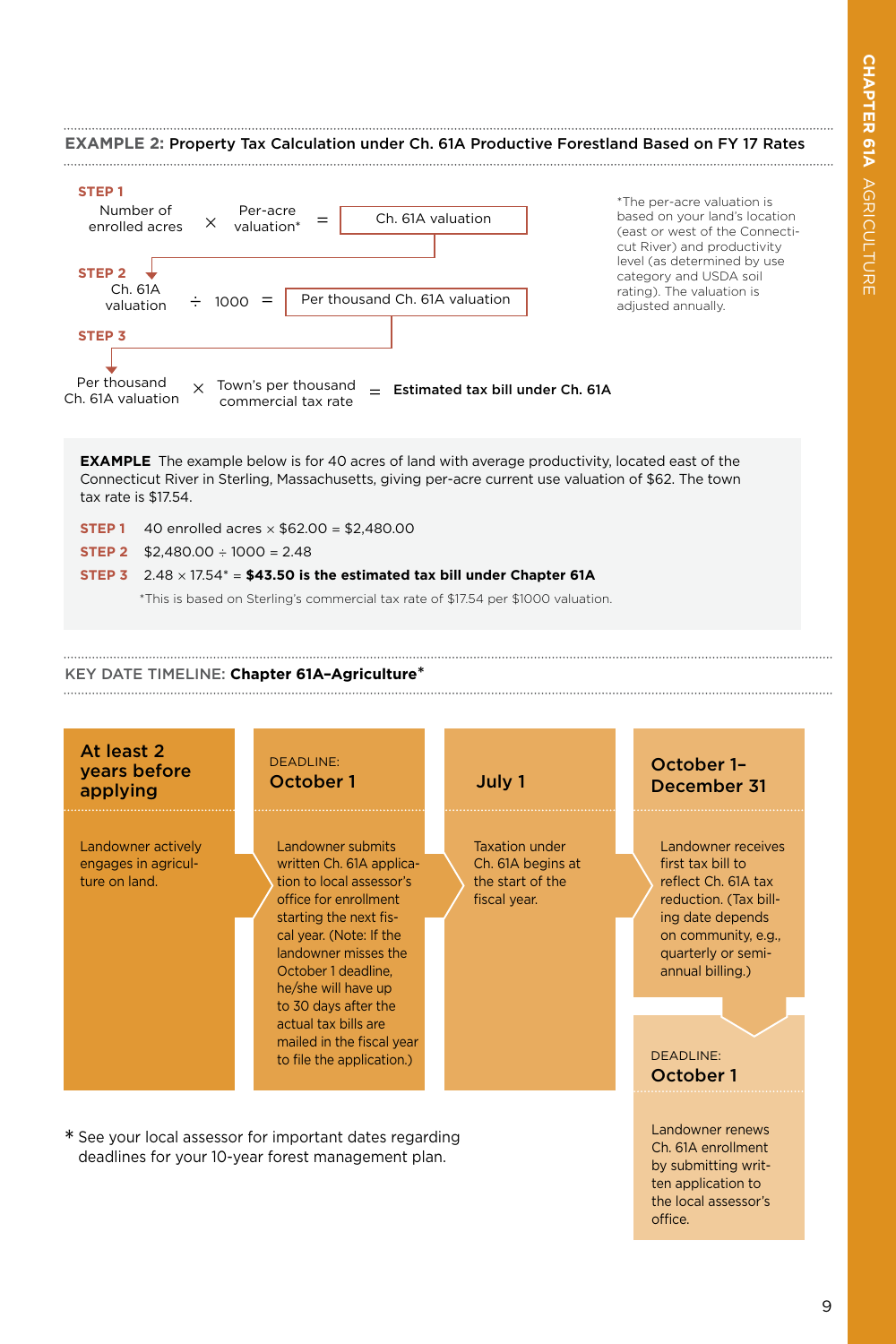# Chapter 61B OPEN SPACE AND RECREATION

#### **Land use in Ch. 61B**

**Chapter 61B–Open Space and Recreation (Ch. 61B)** is for land in open space and/or recreation. Because there is no requirement for land enrolled in Ch. 61B to be managed or have a 10-year forest management plan, the Ch. 61B program is a good fit for landowners who take a passive approach to their land.

#### **Minimum acreage in Ch. 61B**

The Ch. 61B program requires a minimum of 5 acres in an eligible land use. Some or all of a landowner's eligible land may be placed in the program. The landowner needs to exclude their residence, other structures, and any land used in connection with those buildings. The structures and excluded land continue to be taxed at the full assessment.

#### **Types of eligible land in Ch. 61B**

In addition to meeting the minimum acreage requirement, land enrolled in Ch. 61B must fit into one of the following two land categories:

#### **OPEN SPACE**

Land maintained in a substantially natural, wild, or open condition; land maintained in a landscaped or pasture condition; or managed forest under an approved 10-year forest management plan. Public access is not required for this category of land use.

#### **RECREATION**

Land that is available for recreational purposes so long as they do not significantly interfere with the environmental benefits of the land which include hiking, camping, nature study and observation, boating, golfing, noncommercial youth soccer, horseback riding, hunting, fishing, skiing, swimming, picnicking, private noncommercial flying, hang gliding, archery and target shooting, and commercial horseback riding and equine boarding. It may not be used for horse racing, dog racing, or any sport normally undertaken in a stadium, gymnasium, or similar structure. Land under this category must be open either to the public or to members of a nonprofit organization, though the landowner may charge a fee for this service.

#### **Forest management in Ch. 61B**

Forest management in Ch. 61B is *optional.* If done, it must follow an approved 10-year forest management plan as described in the Ch. 61 program.

#### **Tax reduction for Ch. 61B land**

Rather than being assessed for its development value, Ch. 61B land is assessed at its recreational use value, which cannot be more than 25% of the fully assessed value of the land. In other words, the assessed value of the land is reduced by at least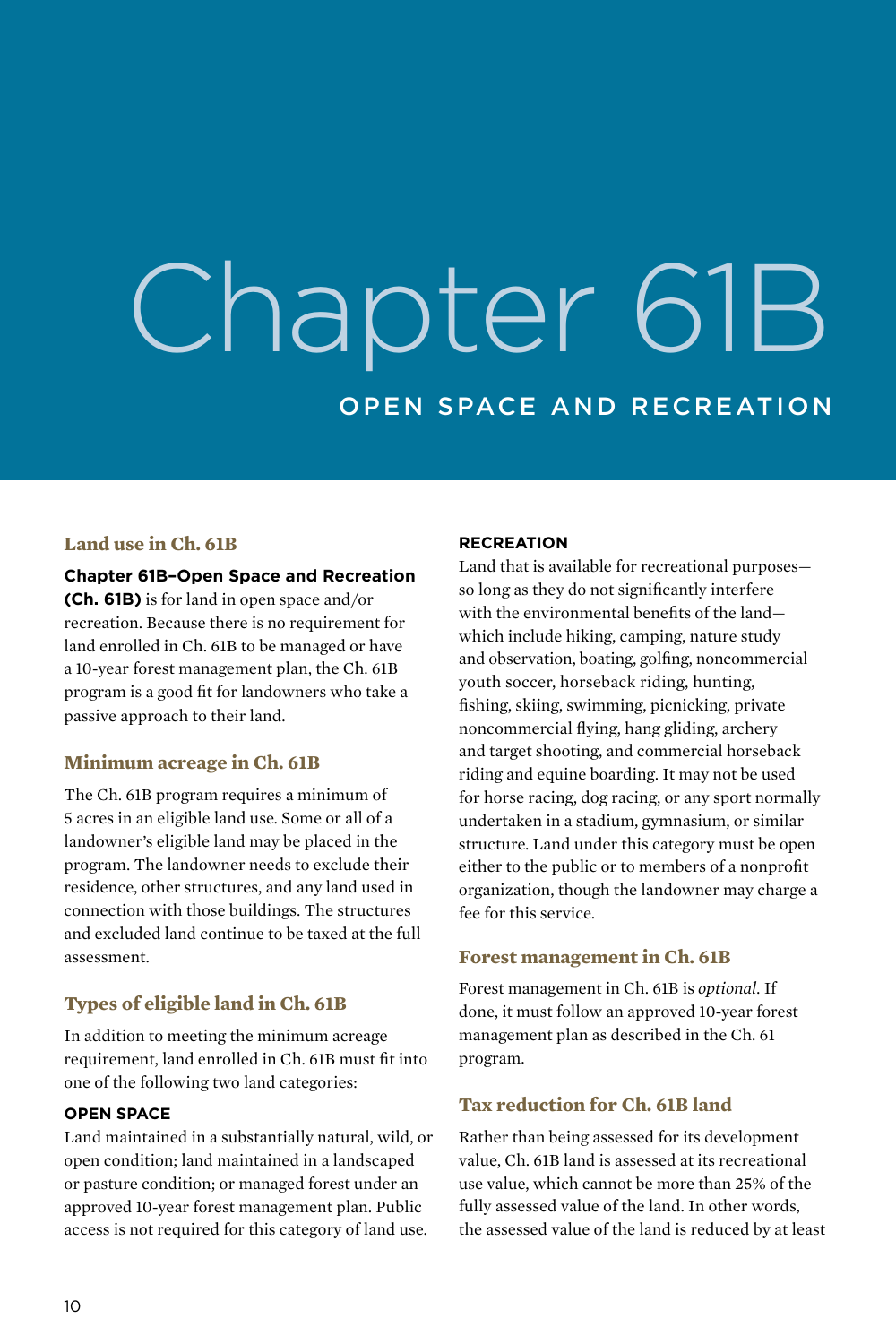75%. To see an example of how taxes are calculated under Ch. 61B, see Example 3, p. 13. To use the online Ch. 61B Calculator to calculate your taxes under Ch. 61B, visit *www.masswoods.org.*

For a comparison of tax reductions across all Ch. 61 programs see Table 2, p. 16.

#### **Administration of Ch. 61B**

Each community's board of assessors administers the Ch. 61B program. Find the application at your local assessor's office and at *www.masswoods.org.*

#### **Ch. 61B costs**

When landowners choose to enroll their land in a Ch. 61B program, they are responsible for the registry recording fees for lien or release forms. If landowners decide to manage their forestland under Ch. 61B, then they are also responsible for the cost of preparing a 10-year forest management plan.

#### **Withdrawal penalties in Ch. 61B**

When a landowner enrolls in the Ch. 61B program, a lien is attached to the landowner's property to ensure that undeveloped land will continue to provide public benefits. This lien stays with the property when sold or transferred to another landowner. No penalties apply as long as the land remains enrolled or eligible for enrollment in one of the three Chapter 61 programs.

However, if the enrolled land is sold for or converted to a nonchapter use within 10 years from the date of its enrollment in Ch. 61B, then the landowner is responsible for either rollback taxes or conveyance taxes, whichever is greater. These penalties apply only to the portion of the land that is changed to a nonchapter use. However, when the classified land is being sold or converted to a residence for the owner; the owner's spouse, parent, grandparent, child, grandchild, brother or sister, or the surviving spouse of those relatives; or an employee working full-time in the use and care of the property for its classified use, no penalty tax is assessed.

Below is an explanation of the rollback and conveyance taxes. These penalties can be confusing. If you are uncertain about how withdrawal penalties apply to your situation, contact your local assessor's office or state service forester.

#### **ROLLBACK TAXES**

The rollback tax is identical for Ch. 61B and Ch. 61. The rollback tax is assessed if the land changes use while enrolled or within 5 years of withdrawal from the Ch. 61B program. Rollback taxes are the difference between what the property tax would have been at the full assessment, known as Ch. 59 taxes, and the tax paid under Ch. 61B, plus 5% simple interest per year. The rollback tax is calculated for each year the landowner has been enrolled in the program, up to 5 years. After more than 5 years of enrollment, the rollback tax is calculated only for the 5 most recent years of enrollment.

If the landowner withdraws from the program, the rollback tax is still assessed if the land use changes to a nonchapter use within 5 years of withdrawal. In such cases, the rollback tax is due for each year within this 5-year look-back period for which Ch. 61B reduced taxes were paid.

**"**

Because there is no requirement for land enrolled in Ch. 61B to be managed or have a 10-year forest management plan, the Ch. 61B program is a good fit for landowners who take a passive approach to their land. **"**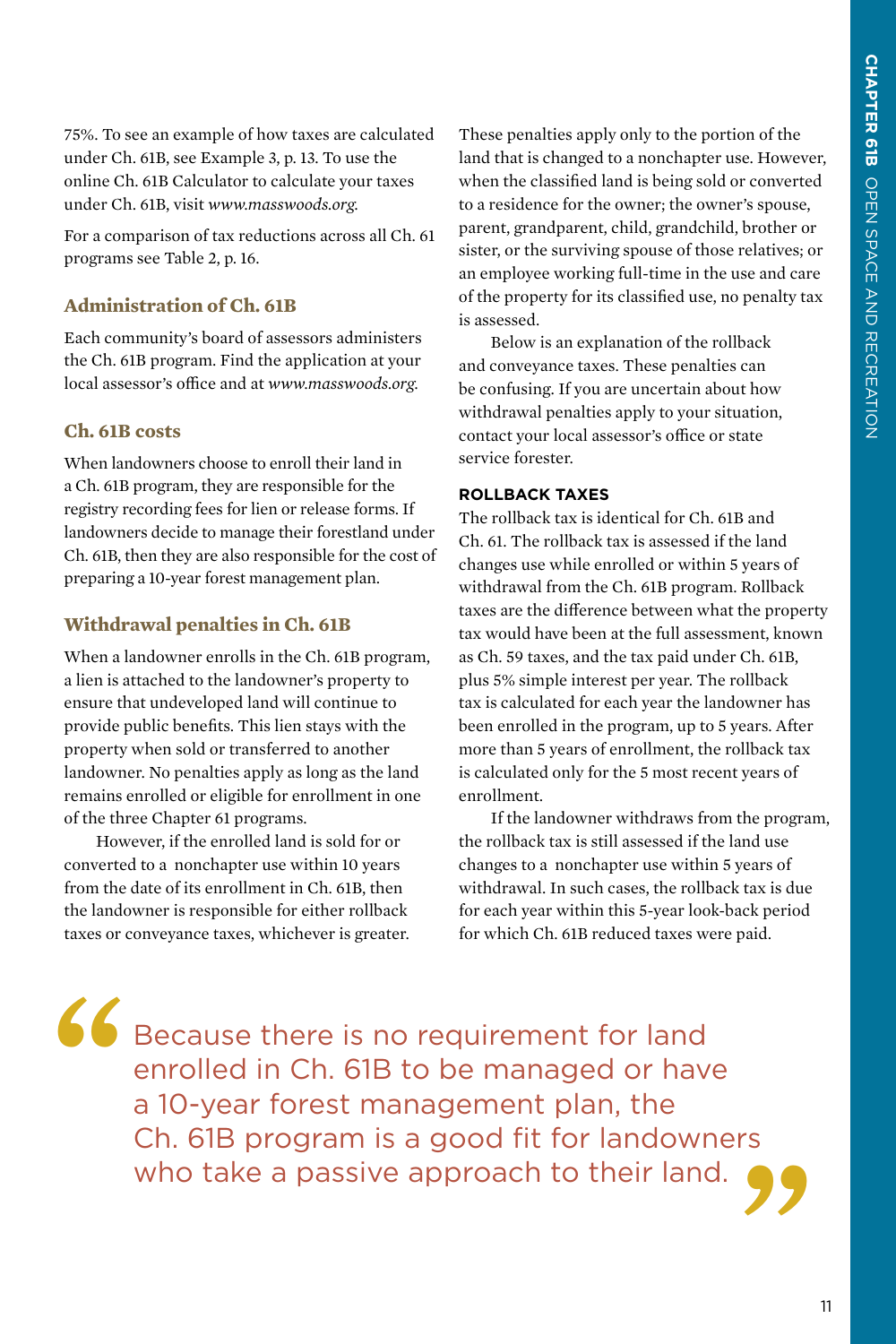

There are no rollback tax penalties for withdrawing a property from Ch. 61B if the landowner keeps the land in a use eligible for any one of the Chapter 61 programs for a period of 5 years after it is withdrawn from the program.

#### **CONVEYANCE TAXES**

The conveyance tax is calculated differently for Ch. 61B than it is for Ch. 61 and Ch. 61A. The conveyance tax is designed to levy a more severe financial penalty if the land is sold for or converted to another use within the early years of Ch. 61B enrollment. The intent of the conveyance tax is to discourage landowners from enrolling their land in the Ch. 61B program to save taxes before developing the land. If the land is sold for or converted to a nonchapter use within 10 years from the beginning of the fiscal year when it was first enrolled, this tax is due if it is greater than what the total rollback tax penalty would be. For Ch. 61B, the conveyance tax is 10% of the sale price if sold within 0–5 years of its first enrollment and 5% if sold within 6–10 years of the property's first enrollment.

After the first 10 years of enrollment, the conveyance tax no longer applies. The conveyance tax can also be avoided if the land is purchased by a new owner who states on a notarized affidavit their intention to keep the land in a use covered by any Chapter 61 program for at least 5 years after the purchase. If the land is not continued in the use stated in the affidavit for at least 5 consecutive years, then the conveyance tax becomes due and payable by the new owner.

Some transfers are exempt from the conveyance tax, including transfers between husband and wife and parent and child when no consideration is paid for the property. Before making a transfer, the landowner should determine whether it would trigger the conveyance tax.

#### **First refusal option in Ch. 61B**

All Chapter 61 programs give the town a first refusal option that is triggered if the land use is converted to a nonchapter use (e.g., residential, commercial, or industrial) while enrolled in the program or within 1 year of withdrawing from the program. Some exceptions apply. See "First Refusal Option," p. 17, for more information.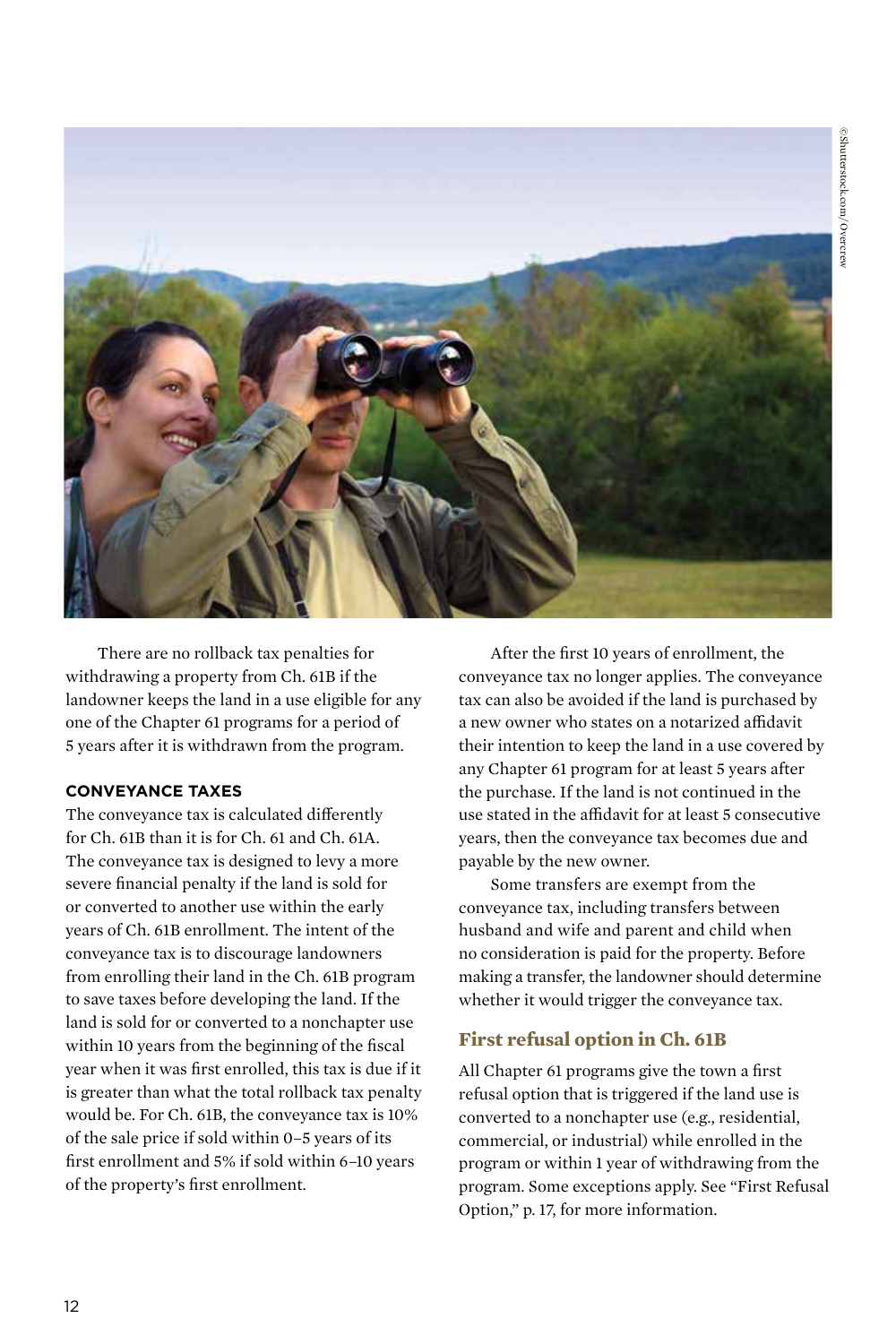#### **EXAMPLE 3:** Property Tax Calculation under Ch. 61B Based on FY 17 Rates **STEP 1** Assessment of land  $.25 =$ Ch. 61B valuation × enrolled in Ch. 61B  $STEP 2 \quad \downarrow$  $1000 =$ Ch. 61B valuation ÷ Per thousand Ch. 61B valuation **STEP 3** Per thousand Town's per thousand × = Estimated tax bill under Ch. 61B Ch. 61B valuation commercial tax rate **EXAMPLE** The example below is for 13.68 acres located in Charlton, Massachusetts, with a land assessment of \$105,500. **STEP 1**  $$105,500 \times .25 = $26,375$ **STEP 2**  $$26.375 \div 1000 = 26.375$ **STEP 3**  $26.375 \times 13.50^* = $356.06$  is the estimated tax bill under Chapter 61B \*This is based on Charlton's commercial tax rate of \$13.50 per \$1000 valuation. KEY DATE TIMELINE: **Chapter 61B–Open Space and Recreation**\* October 1– October 1– DEADLINE: October 1 July 1 December 31 December 31 Landowner submits Taxation under Taxation under First tax bill to written Ch. 61B applica-Ch. 61B begins at Ch. 61A begins at reflect Ch. 61B tax tion to local assessor's the start of the the start of the reduction. (Tax billoffice for enrollment fiscal year. fiscal year. ing depends upon starting the next fiscommunity, e.g., cal year. (Note: If the quarterly or semilandowner misses the annual billing.) October 1 deadline, he/she will have up to 30 days after the actual tax bills are mailed in the fiscal year to file DEADLINE: the application.) October 1 November

Landowner renews Ch. 61B enrollment by submitting written application to the local assessor's

office.

\*Forest management is optional. Contact your state service forester for more information.

Landowner receives first tax bill to reflect Ch. 61B tax reduction.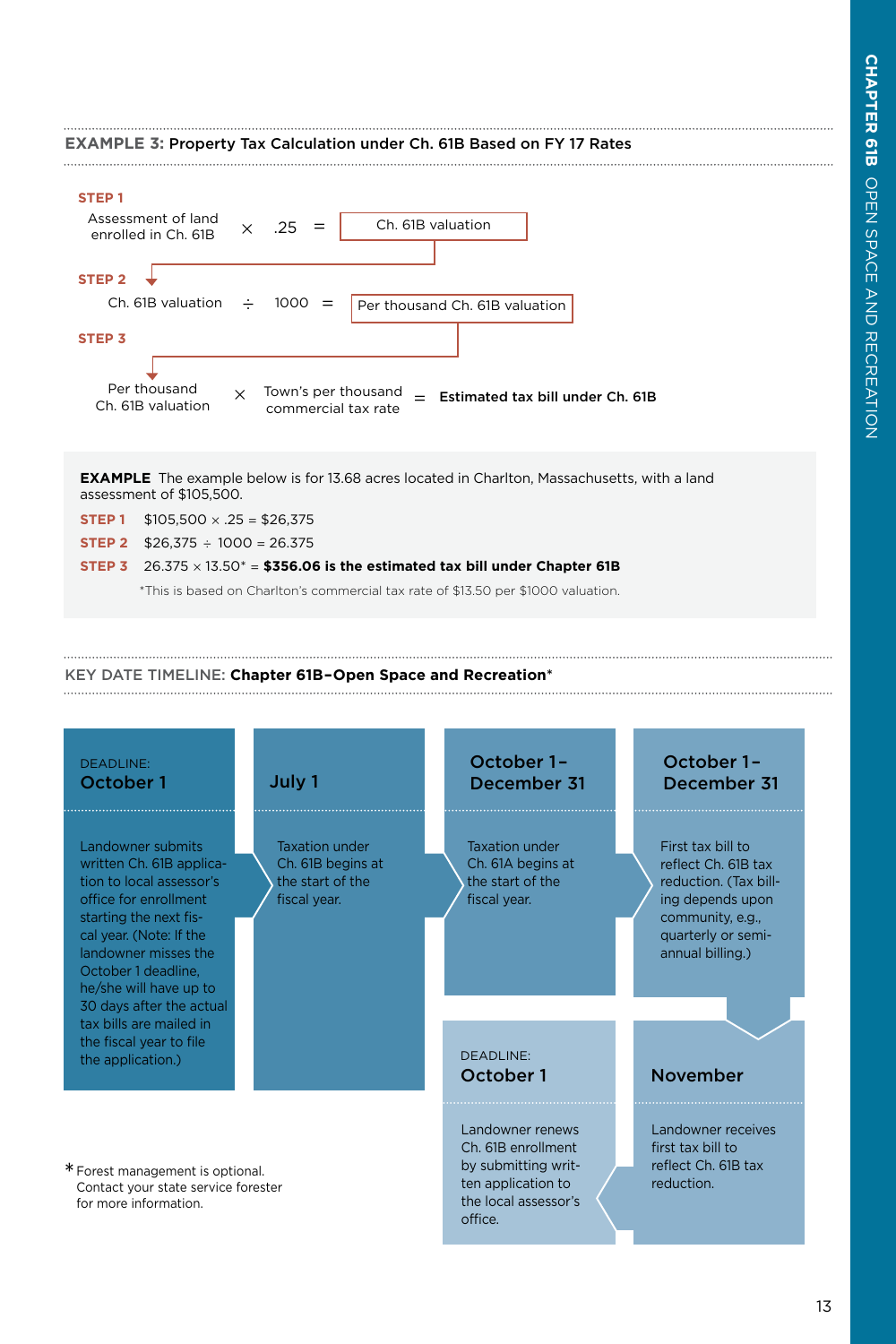## Chapter 61

FORESTRY

#### **Program Characteristics**

| <b>Land Use</b>                                 | Forest management                                                                                                                                         |  |  |  |
|-------------------------------------------------|-----------------------------------------------------------------------------------------------------------------------------------------------------------|--|--|--|
| <b>Administration</b>                           | Department of Conservation and Recreation<br>(DCR) Service Forestry Program                                                                               |  |  |  |
| <b>Minimum Acreage</b>                          | 10 acres                                                                                                                                                  |  |  |  |
| <b>Tax Reduction</b>                            | Based on market value of forest products<br>land is capable of producing, set annually<br>by Farm Land Advisory Committee                                 |  |  |  |
| <b>Requirements</b>                             | 10-year forest management plan<br>approved by the state service forester                                                                                  |  |  |  |
| <b>Posting</b><br>(excluding public access)     | Posting allowed                                                                                                                                           |  |  |  |
| <b>Renewal Timeframe</b>                        | Reapply every 10 years. Forest management<br>plan due to DCR by June 30. Application and<br>approved forest management plan due to<br>assessors by Oct 1. |  |  |  |
| <b>Forest Management</b>                        | Required                                                                                                                                                  |  |  |  |
| <b>10-Year Forest</b><br><b>Management Plan</b> | Required                                                                                                                                                  |  |  |  |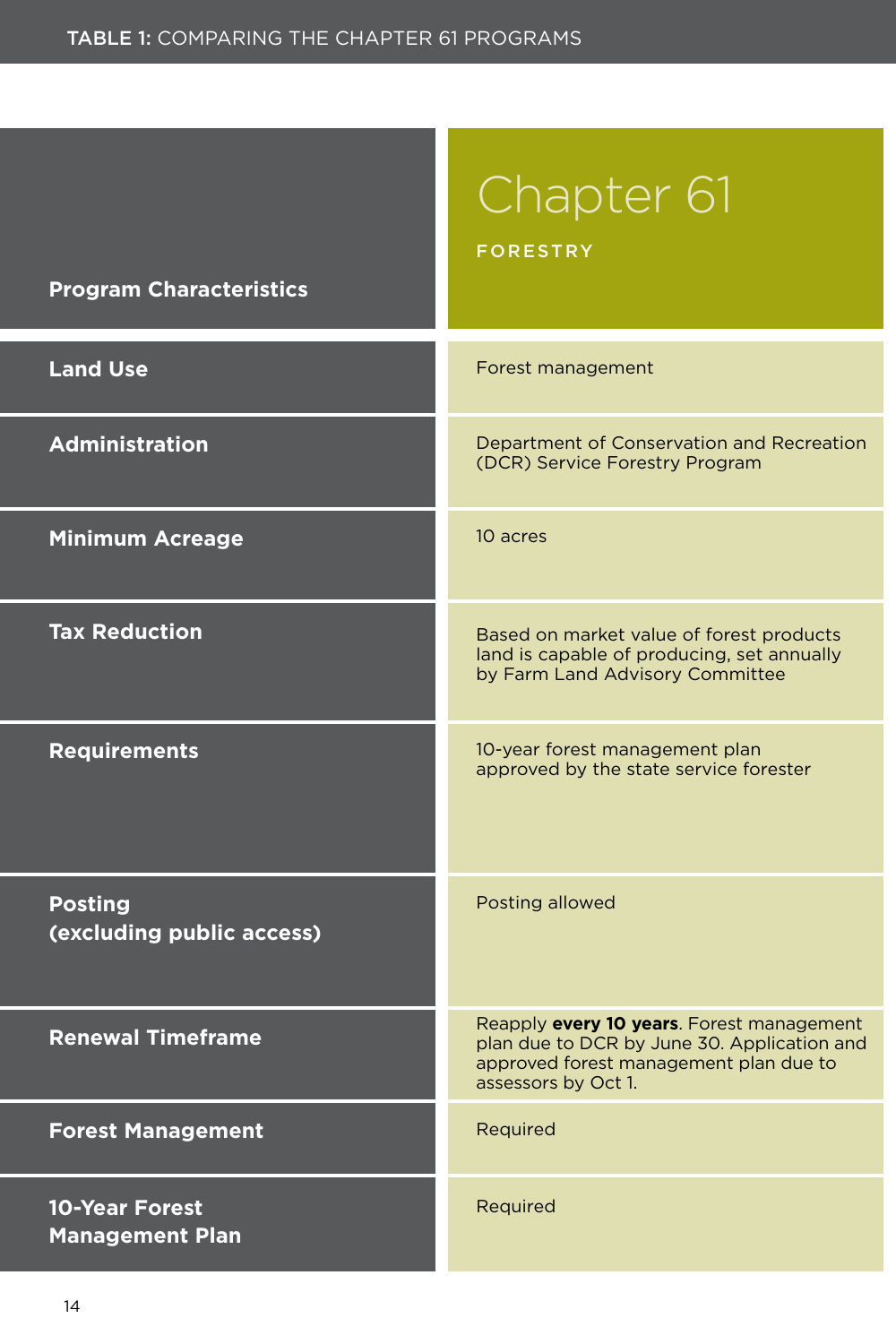| Chapter 61A                                                                                                             | Chapter 61B                                                                                                                                                          |
|-------------------------------------------------------------------------------------------------------------------------|----------------------------------------------------------------------------------------------------------------------------------------------------------------------|
| <b>AGRICULTURE</b>                                                                                                      | OPEN SPACE AND RECREATION                                                                                                                                            |
| Agriculture, including forest                                                                                           | Passive or recreational use                                                                                                                                          |
| management                                                                                                              | (forest management optional)                                                                                                                                         |
| • Local board of assessors                                                                                              | • Local board of assessors                                                                                                                                           |
| • DCR Service Forestry Program                                                                                          | • DCR Service Forestry Program                                                                                                                                       |
| if managing forestland                                                                                                  | if managing forestland                                                                                                                                               |
| 5 acres                                                                                                                 | 5 acres                                                                                                                                                              |
| Based on market value of farm products<br>land is capable of producing, set annually<br>by Farm Land Advisory Committee | 75% reduction of assessed value                                                                                                                                      |
| • Demonstrate at least \$500 in annual                                                                                  | • Land mostly natural, wild, or open,                                                                                                                                |
| sales of agricultural products,                                                                                         | or used for an approved recreational                                                                                                                                 |
| including forest products                                                                                               | use                                                                                                                                                                  |
| • If managing forestland, 10-year                                                                                       | • If managing forestland, 10-year                                                                                                                                    |
| forest management plan approved                                                                                         | forest management plan approved                                                                                                                                      |
| by the state service forester                                                                                           | by the state service forester                                                                                                                                        |
| Posting allowed                                                                                                         | • Posting allowed under "natural, wild,<br>or open" category<br>• Posting may be allowed under the<br>Recreation category for organiza-<br>tions with paying members |
| Reapply annually by October 1                                                                                           | Reapply annually by October 1                                                                                                                                        |
| Required for enrolled productive<br>forestland                                                                          | Optional                                                                                                                                                             |
| Required only if landowner manages                                                                                      | Required only if landowner manages                                                                                                                                   |
| forestland                                                                                                              | forestland                                                                                                                                                           |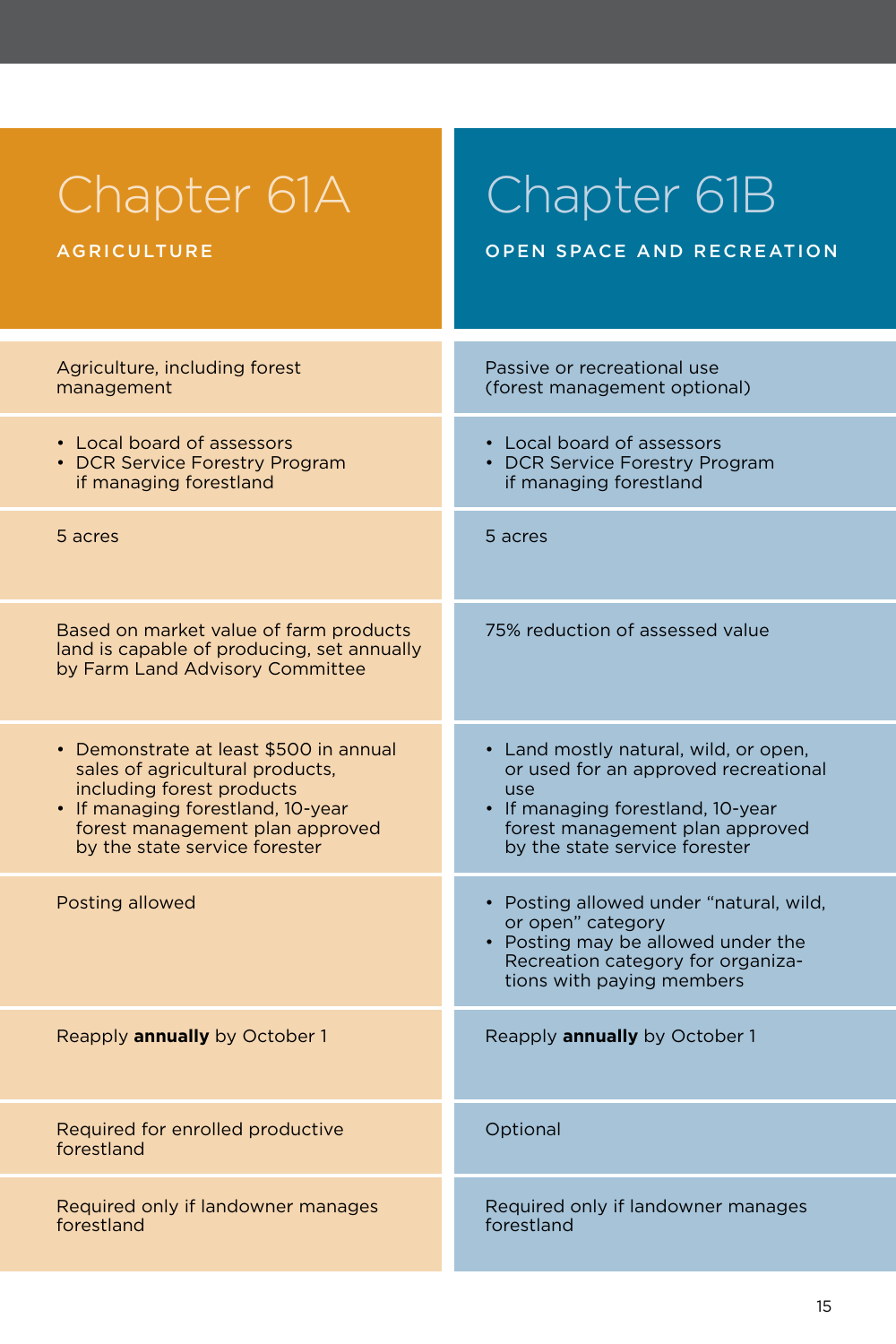#### **Comparison of Property Taxes for Forestland under Ch. 59 (no program), Ch. 61B & Ch. 61/61A Based on FY 17 Tax Rates**

| Town           | Number of<br><b>Enrolled</b><br><b>Acres</b> | Land<br>Assessment | FY 2017<br><b>Tax Rate</b>      | Ch. 59<br>(no program) | ¢h. 61B | Ch. 61 $/$<br>61A |
|----------------|----------------------------------------------|--------------------|---------------------------------|------------------------|---------|-------------------|
| <b>Boxford</b> | 6.45                                         | \$288,400          | \$16.20                         | \$4,672                | \$1,168 | $$6.48*$          |
| Taunton        | 18.00                                        | \$145,600          | $$15.72$ (Res)<br>\$34.43 (Com) | \$2,289                | \$1253  | \$38.42           |
| Falmouth       | 9.46                                         | \$289,300          | \$8.60                          | \$2,488                | \$622   | \$5.04            |
| Phillipston    | 72.16                                        | \$179,700          | \$16.48                         | \$2.961                | \$740   | \$73.73           |
| Sterling       | 45.87                                        | \$293,300          | \$17.54                         | \$5.144                | \$1.286 | \$49.88           |
| Charlton       | 13.68                                        | \$105,500          | \$13.50                         | \$1,424                | \$356   | \$11.45           |
| Hawley         | 41.00                                        | \$70,400           | \$15.50                         | \$1,091                | \$273   | \$55.92           |
| Montague       | 14.64                                        | \$75,300           | \$17.09 (Res)<br>\$25,92 (Com)  | \$1,287                | \$488   | \$33.39           |
| Williamsburg   | 67.63                                        | \$263,400          | \$20.18                         | \$5,315                | \$1,329 | \$120.10          |
| Chester        | 130.25                                       | \$107,300          | \$19.40                         | \$2,082                | \$520   | \$222.36          |
| Southwick      | 24.00                                        | \$93,700           | \$17.50                         | \$1,640                | \$410   | \$36.96           |
| Richmond       | 22.23                                        | \$549,500          | \$11.75                         | \$6,457                | \$1,614 | \$22.99           |
| Monterey       | 92.00                                        | \$746,900          | \$7.38                          | \$5,512                | \$1,378 | \$59.75           |

\*Due to minimum acreage requirements, this value is calculated only for Ch. 61A Forestland

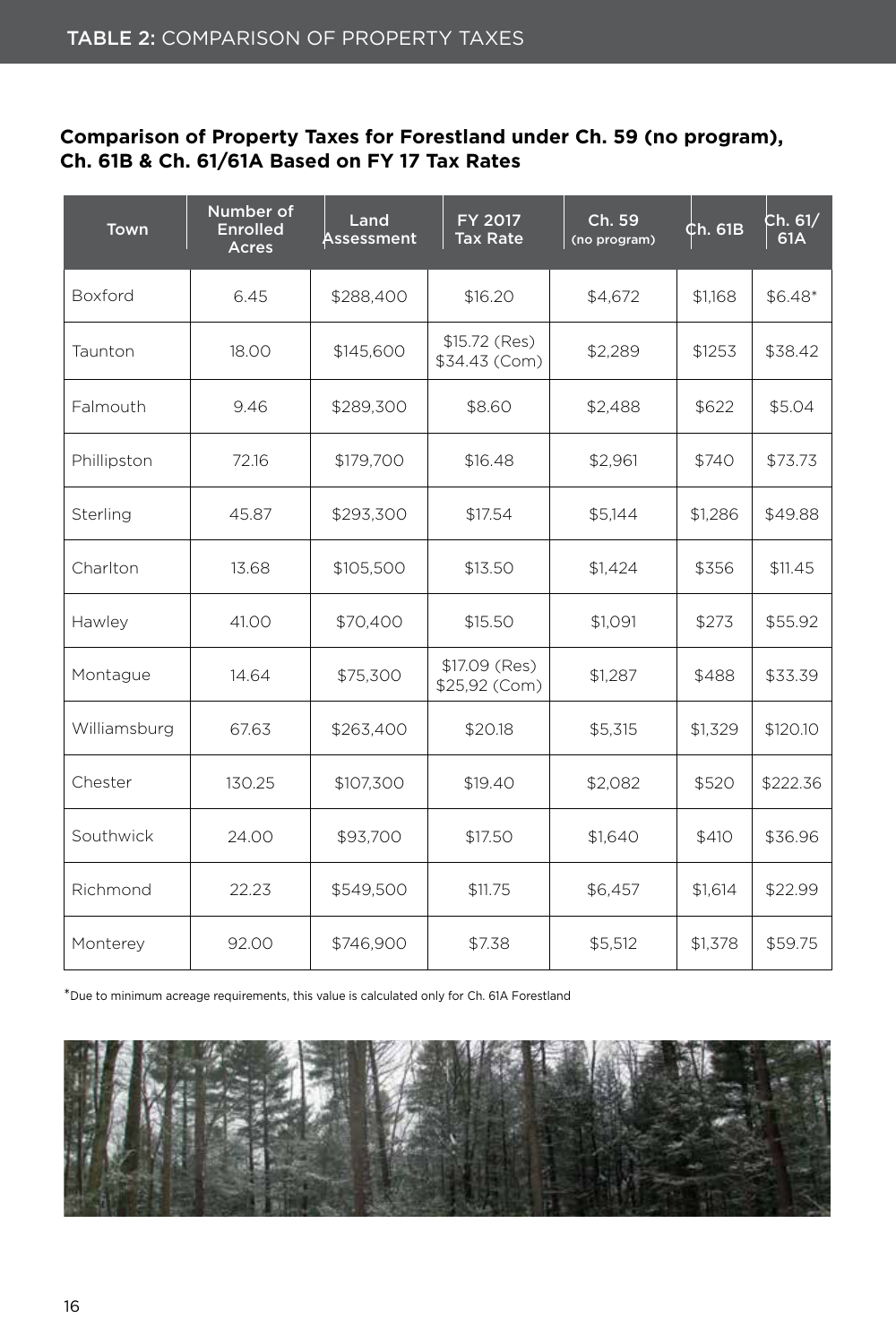### What is the first refusal option?

The purpose of the Chapter 61 programs is to help keep land undeveloped; therefore when a landowner chooses to convert enrolled land to another use, the municipality's first refusal option (sometimes referred to as the right of first refusal) is triggered. If any land under Ch. 61, 61A, or 61B is intended to be converted to a nonchapter use (either sold or retained in the same ownership) while enrolled or within one fiscal year of being removed from the program, then the municipality has the option to match a bona fide offer to purchase the property at the price contained in the offer. If the owner is not selling the property but is converting its use to a nonchapter use, the municipality has an option to purchase the property at full market value as determined by an independent appraiser.

The option must be exercised by the municipality within 120 days of (1) receiving a notice from the owner that complies with the law (in the case of a sale) or (2) the agreement of the consideration (the market value) in the case of a conversion by the owner. After exercising the first refusal option, the land must then be acquired by the municipality within 90 days, unless an extension is agreed upon by the landowner. The municipality may exercise its first refusal option to buy the land or it may transfer the first refusal option to an eligible conservation organization (e.g., state conservation agency, land trust) who then must also acquire the land within 90 days.

For more information on the first refusal option process, including what must be included in the notice to sell or convert, visit *www.masswoods.org.*

#### **The first refusal option is triggered**

- when the landowner intends to sell the land for a residential, commercial, or industrial use;
- when the landowner maintains ownership of their land and changes the land use to residential, commercial, or industrial use; or
- if the landowner withdraws from the program and changes the land use within 12 months or within one fiscal year of withdrawal.

#### **The first refusal option is NOT triggered if**

- the landowner chooses to switch to a different current-use program;
- the change of use is for the construction of a residence for an immediate family member;
- the landowner chooses to withdraw from a program, but keeps the land in agricultural, forestry, or recreational use for a period of one year from the time it was last taxed under the Chapter 61 program; or
- the landowner sells the property to a new owner who agrees to maintain the land use, as verified through an affidavit.

**" "** The purpose of the Chapter 61 programs is to help keep land undeveloped.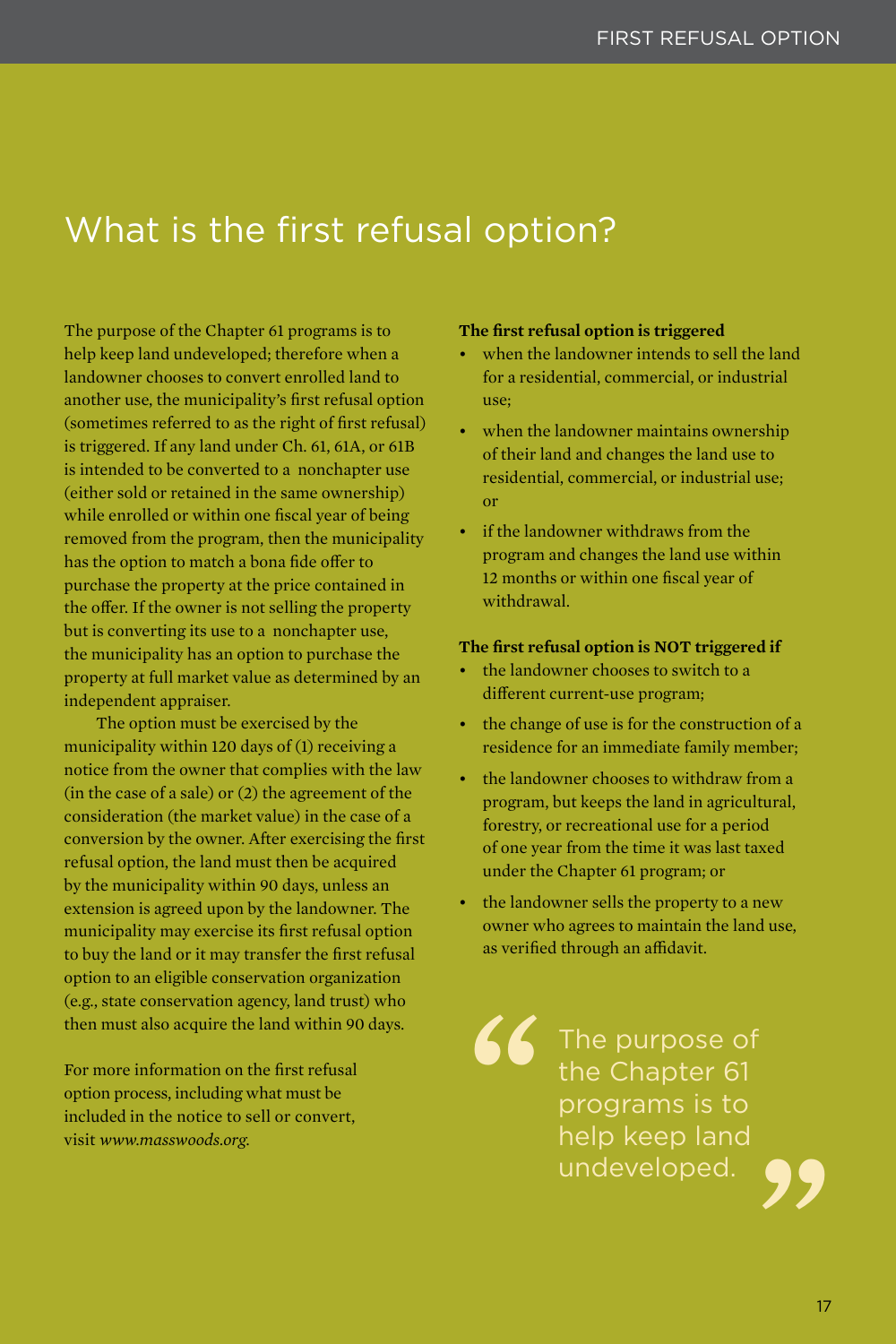#### CHAPTER 61, 61A, AND 61B







## Chapter 61 FORESTRY

Q: **Neil and Danielle own 57 acres. They are interested in managing their forest, but want to make sure they are comfortable with the type of forest management being done on their land. Does the state require a minimum amount of forest management that needs to be done?**

**A:** Though some forest management activity is required in the Ch. 61 program, the amount and type of management should be determined based on the landowner's goals, in consultation with the landowner's private forester.

Q: **Addie has 40 acres in Ch. 61—Forestry. After 14 years in the program, she decides to build 10 houses on the property for sale outside the immediate family. Will Addie have to pay penalty taxes?**

A: Because the land has been enrolled in Ch. 61 for over 10 years, it is not subject to a conveyance tax. Because she is converting the land use, however, Addie will have to pay rollback taxes. Her rollback taxes will be the difference in taxes between her Ch. 61 tax payment and the fair market assessment for each year within a period of 5 years, plus 5% interest per year. In addition to the rollback taxes, the town where Addie owns the land will have the right of first refusal to purchase it at a fair market price as determined by an independent appraiser. The town may also transfer the right to purchase the land to a qualified conservation organization.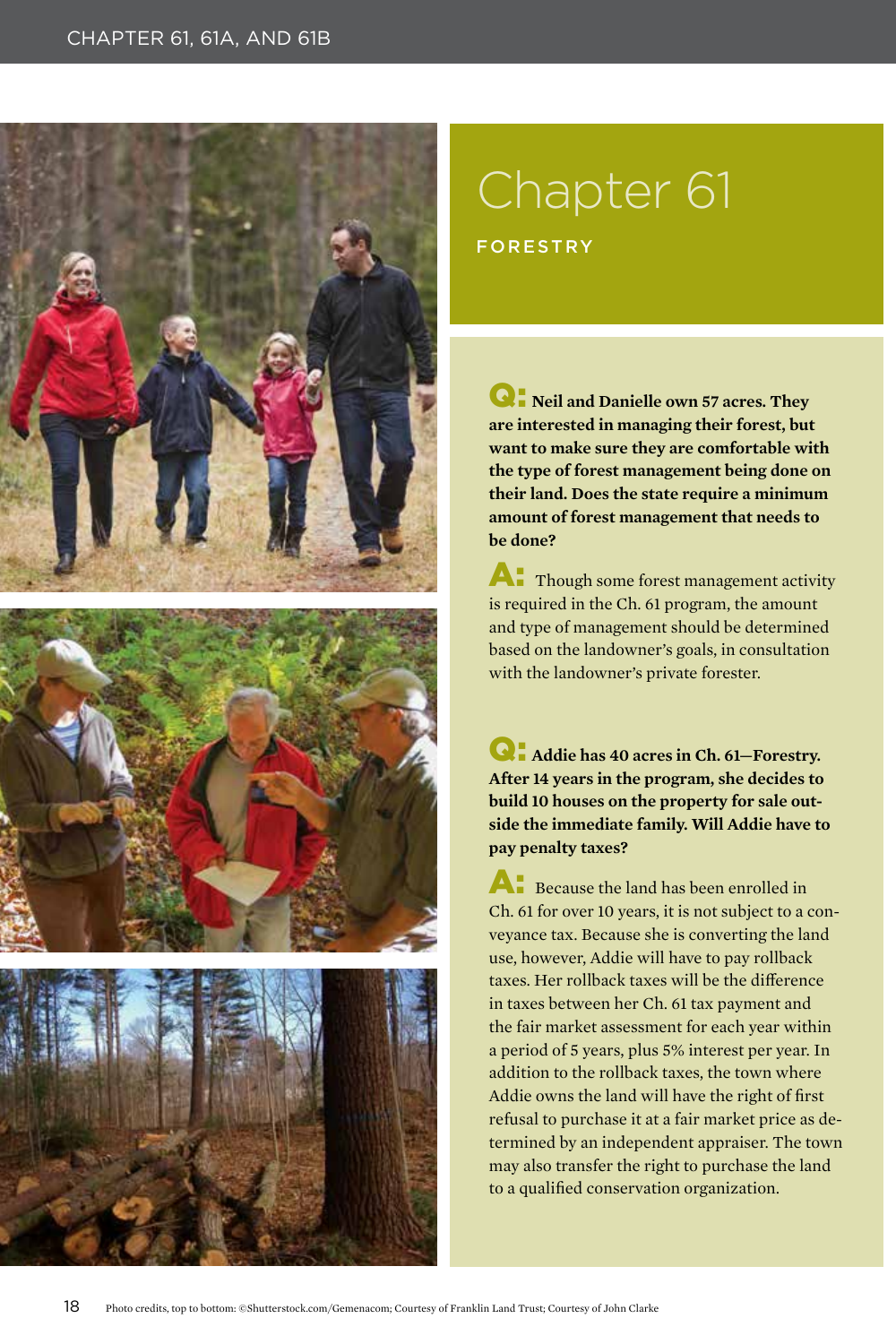## Chapter 61A

**AGRICULTURE** 

## Chapter 61B

OPEN SPACE AND RECREATION

Q: **Bob and Pam have had 89 acres in Ch. 61A—Agriculture for 12 years. They have decided to remove their land from the program, but not to change its land use. Will Bob and Pam have to pay penalty tax?**

A: Bob and Pam will not have to pay any penalty tax as long as they maintain the land use for a minimum of 5 years and the town will have no first refusal option at the close of the fiscal year following the year that the land was enrolled. Because the land has been in Ch. 61A for longer than 10 years and because the land is not being sold for or converted to a nonchapter use, the conveyance tax does not apply.

Q: **Jim and Lisa have 100 acres in Ch. 61A— Agriculture. Fifty acres are actively farmed, and 50 acres are included as nonproductive accessory forestland. They decide to harvest timber from these 50 forest acres. Can Jim and Lisa harvest timber and keep their land in Chapter 61A—Agriculture?**

A: Jim and Lisa may harvest timber on forestland enrolled in Ch. 61A, and they must do so under the guidance of an approved 10-year forest management plan. Instead of being assessed as "nonproductive" accessory land, the forestland is now producing timber, and these "productive" acres are assessed based on the market value of the agricultural products (i.e., timber) produced as determined by the Farmland Valuation Advisory Commission.

Q: **Dana and Mike have 17 acres enrolled in Ch. 61B—Open Space and Recreation. For years, they have taken a passive approach to managing their land, and now they have decided to harvest timber to help pay for unexpected medical bills. Can they stay in Ch. 61B and harvest timber, or do they have to switch to Ch. 61—Forestry?**

**A:** Active forest management is allowed under Ch. 61B, but it is not required. Dana and Mike may stay in Ch. 61B and harvest timber from their land as long as an approved 10-year forest management plan guides the harvest.

Q: **Eli has owned 13 acres, which he has had in Ch. 61B—Open Space and Recreation for 4 years, when he decides to sell the property to the Smith family. The Smiths intend to keep it in its open space land use. They sign an affidavit promising to not convert the land. Will Eli have to pay penalty taxes for selling the land?**

A: No, as long as the new owners sign the affidavit saying they will not convert the land, Eli will not have to pay anything. The affidavit transfers any penalties for changing the land's use to the new owners. The Ch. 61B lien will remain on the land. If the Smiths wish to keep it in Ch. 61B, they must file annually with the local assessor's office.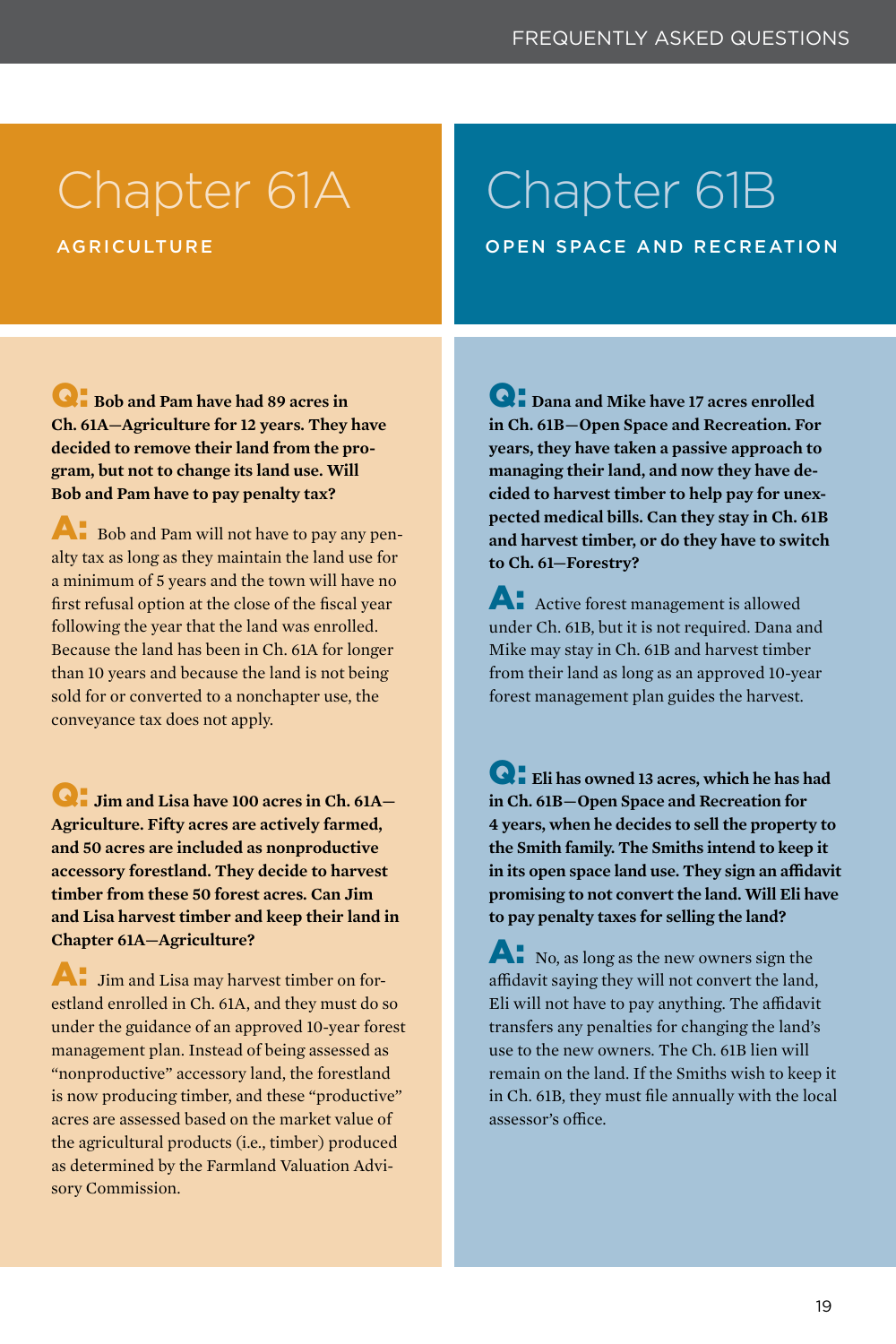#### CONSERVATION-BASED ESTATE PLANNING



### Conservation-Based Estate Planning

Deciding what will happen to your land when you are gone may be the most important step you can take as a landowner. An estate is the total of all of your assets, including your land. Conservation-based estate planning ensures that your assets are distributed in a way that meets the personal and financial goals of you and your family and that your land is treated in a manner consistent with your goals.

The Chapter 61 programs can reduce your annual property taxes and help you maintain your ownership while you explore longer-term plans for the land. Chapter 61 programs can be combined with other conservation-based estate-planning tools such as trusts, conservation restrictions, and all types of private ownership. Although not a permanent land protection tool, a Chapter 61 lien will remain on your property after your passing until a future owner decides to remove it.



For more information about conservation-based estate planning and how the Chapter 61 programs may help you meet your goals for the future of your land, visit *www.masswoods.org*.

Photo credits counterclockwise from top left: ©Shutterstock.com/ Vita Khorzhevska; ©Shutterstock.com/Boudikha; Courtesy of Franklin<br>Land Trust; ©Shutterstock.com/Brykaylo Yurly; Courtesy of Norm Eggert<br>(back cover) ©Shutterstock.com/Akop Nazaretyan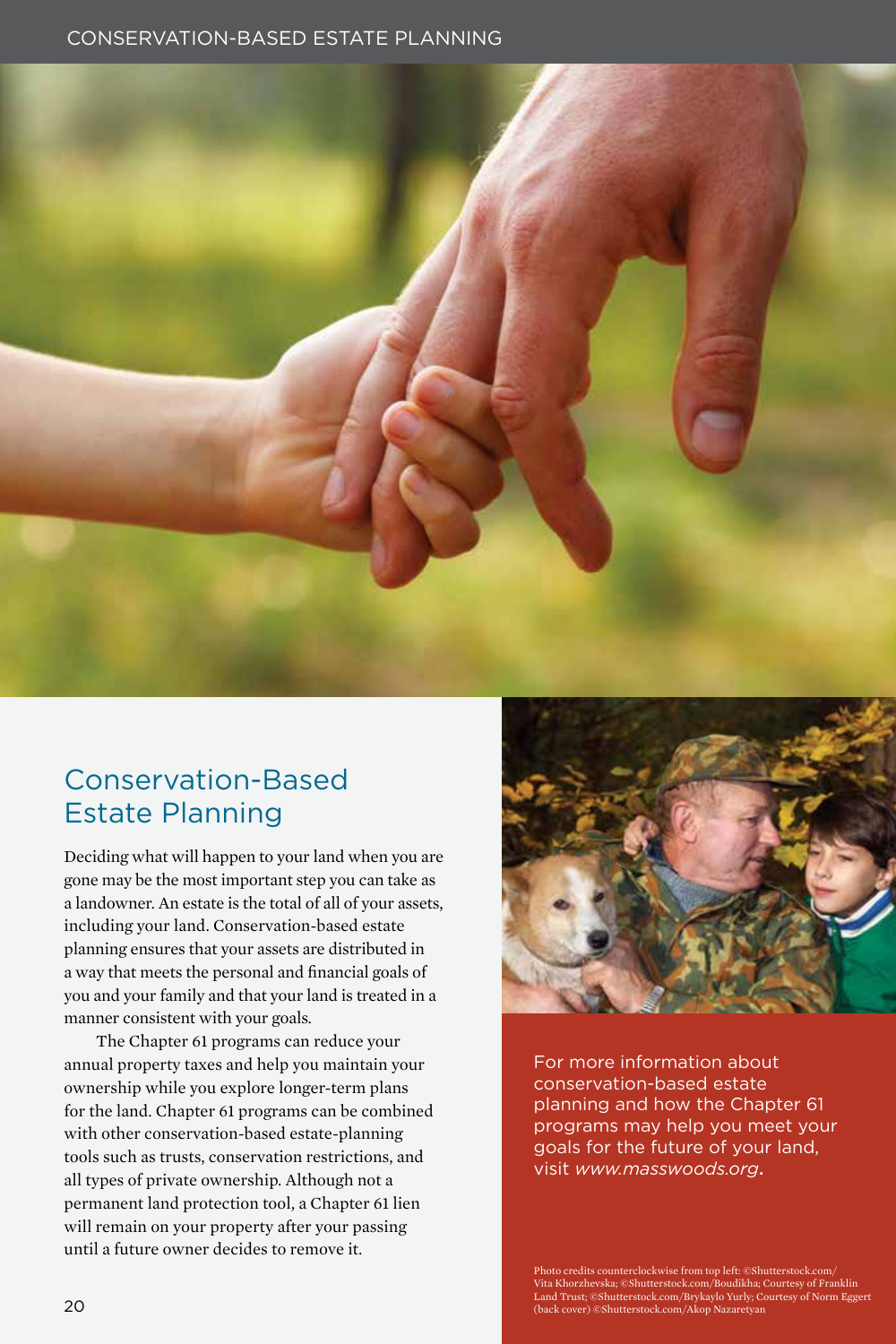#### NEXT STEPS ADDITIONAL INFORMATION

#### Next Steps

- **1.** Discuss your short- and long-term goals for your land with your family.
- **2.** Contact your local state service forester to discuss the Chapter 61 programs or request a site visit. Visit *www.masswoods.org* to find the state service forester working in your town.
- **3.** Contact your local assessor's office for Ch. 61A or 61B applications or download them at *www.masswoods.org.* Contact a private forester to develop a forest management plan needed to enroll in the Ch. 61 program. Find a private forester working in your town by visiting *www.masswoods.org.*
- **4.** Learn how the Ch. 61 programs can add to your conservation-based estate plan by visiting the "Future of My Land" section of the UMass Extension website: *www. Masswoods.org/legacy.*





### Additional Information

#### **www.masswoods.org**

The UMass Extension website for landowners, featuring information on:

- Ch. 61 programs and property tax calculators
- Ch. 61 Frequently Asked Questions (FAQs)
- Ch. 61, 61A, and 61B application forms
- Conservation-based estate-planning information
- State service foresters and private foresters working in your town
- Land trusts working in your town
- Landowner cost-share programs
- Enabling legislation for the Chapter 61 programs